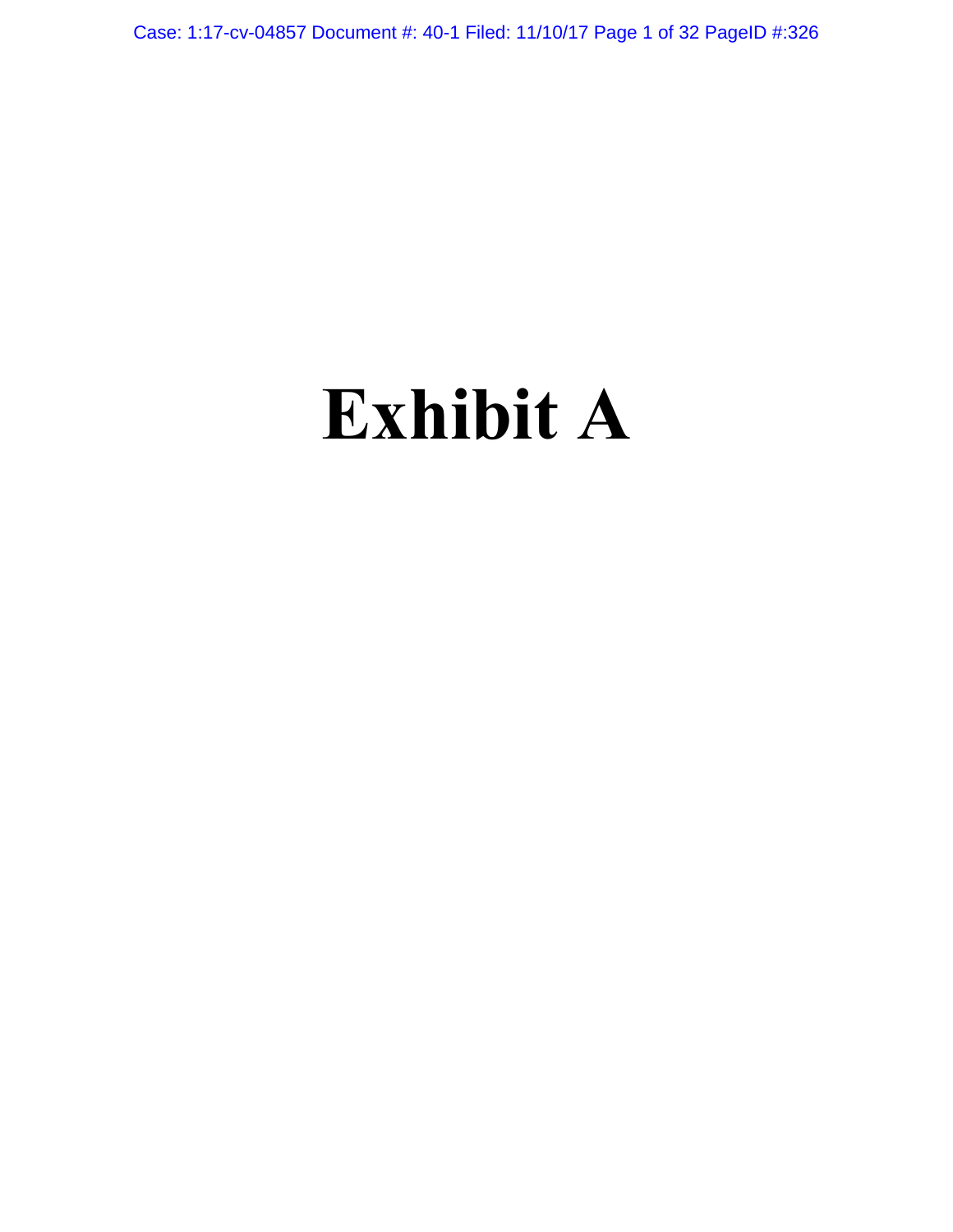|                | Case: Ca3e5.10485702509 mb h #D40 un Felat 6511 F10 009 Pade 12 Fa3e Pade 1 #:327                                                                                                                                                                                                                                   |                                                                    |  |
|----------------|---------------------------------------------------------------------------------------------------------------------------------------------------------------------------------------------------------------------------------------------------------------------------------------------------------------------|--------------------------------------------------------------------|--|
|                |                                                                                                                                                                                                                                                                                                                     |                                                                    |  |
| $\mathbf{1}$   | Joseph R. Saveri (State Bar No. 130064)<br>Eric B. Fastiff (State Bar No. 182260)                                                                                                                                                                                                                                   |                                                                    |  |
| $\overline{2}$ | Brendan P. Glackin (State Bar No. 199643)<br>Dean M. Harvey (State Bar No. 250298)<br>Anne B. Shaver (State Bar No. 255928)<br>Katherine M. Lehe (State Bar No. 273472)<br>LIEFF, CABRASER, HEIMANN & BERNSTEIN, LLP<br>275 Battery Street, 29th Floor<br>San Francisco, CA 94111-3339<br>Telephone: (415) 956-1000 |                                                                    |  |
| 3              |                                                                                                                                                                                                                                                                                                                     |                                                                    |  |
| 4              |                                                                                                                                                                                                                                                                                                                     |                                                                    |  |
| 5              |                                                                                                                                                                                                                                                                                                                     |                                                                    |  |
| 6              | Facsimile: (415) 956-1008                                                                                                                                                                                                                                                                                           |                                                                    |  |
| 7              | Interim Lead Counsel for Plaintiffs and the Proposed<br>Class                                                                                                                                                                                                                                                       |                                                                    |  |
| 8              | [Additional counsel listed on signature page]                                                                                                                                                                                                                                                                       |                                                                    |  |
| 9              |                                                                                                                                                                                                                                                                                                                     |                                                                    |  |
| 10             |                                                                                                                                                                                                                                                                                                                     | UNITED STATES DISTRICT COURT                                       |  |
| 11             |                                                                                                                                                                                                                                                                                                                     | NORTHERN DISTRICT OF CALIFORNIA                                    |  |
| 12             |                                                                                                                                                                                                                                                                                                                     | <b>SAN JOSE DIVISION</b>                                           |  |
| 13             |                                                                                                                                                                                                                                                                                                                     |                                                                    |  |
| 14             | IN RE: HIGH-TECH EMPLOYEE                                                                                                                                                                                                                                                                                           | Master Docket No. 11-CV-2509-LHK                                   |  |
| 15             | <b>ANTITRUST LITIGATION</b>                                                                                                                                                                                                                                                                                         |                                                                    |  |
| 16             | THIS DOCUMENT RELATES TO:                                                                                                                                                                                                                                                                                           | <b>CONSOLIDATED AMENDED</b><br><b>COMPLAINT</b>                    |  |
| 17             | <b>ALL ACTIONS</b>                                                                                                                                                                                                                                                                                                  |                                                                    |  |
| 18             |                                                                                                                                                                                                                                                                                                                     |                                                                    |  |
| 19             |                                                                                                                                                                                                                                                                                                                     |                                                                    |  |
| 20             |                                                                                                                                                                                                                                                                                                                     |                                                                    |  |
| 21             |                                                                                                                                                                                                                                                                                                                     |                                                                    |  |
| 22             |                                                                                                                                                                                                                                                                                                                     |                                                                    |  |
| 23             |                                                                                                                                                                                                                                                                                                                     |                                                                    |  |
| 24             |                                                                                                                                                                                                                                                                                                                     |                                                                    |  |
| 25             |                                                                                                                                                                                                                                                                                                                     |                                                                    |  |
| 26             |                                                                                                                                                                                                                                                                                                                     |                                                                    |  |
| 27             |                                                                                                                                                                                                                                                                                                                     |                                                                    |  |
| 28             |                                                                                                                                                                                                                                                                                                                     |                                                                    |  |
|                | 936003.1                                                                                                                                                                                                                                                                                                            | CONSOLIDATED AMENDED COMPLAINT<br>MASTER DOCKET NO. 11-CV-2509-LHK |  |
|                |                                                                                                                                                                                                                                                                                                                     |                                                                    |  |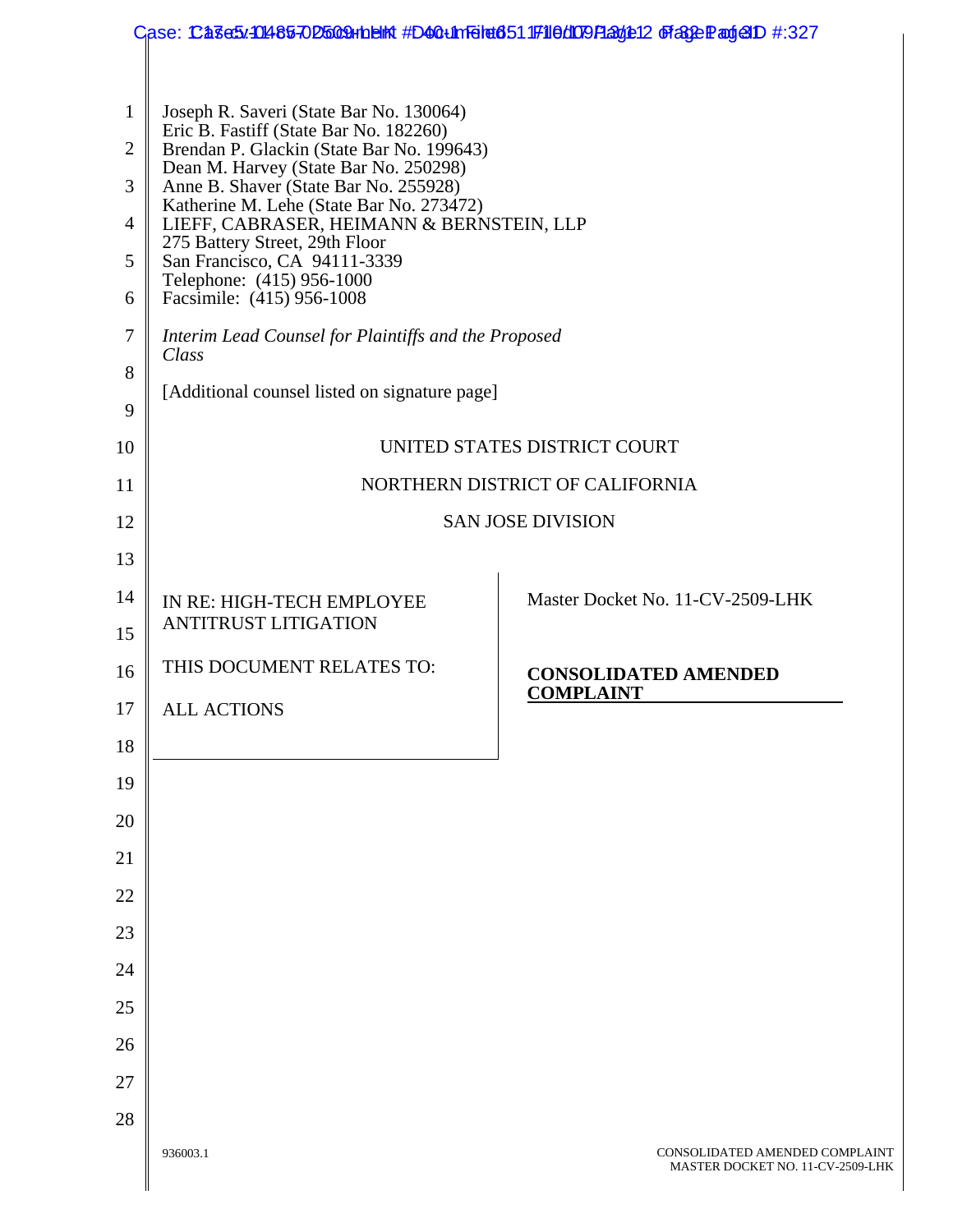|          |          |           |    | Case: Ca3e5/10485702509rheint#D40t1nfeitt6511F110d109Flaxje13 ofa32ePaxje1D #:328                                                    |
|----------|----------|-----------|----|--------------------------------------------------------------------------------------------------------------------------------------|
| 1        |          |           |    |                                                                                                                                      |
|          |          |           |    | <b>TABLE OF CONTENTS</b>                                                                                                             |
| 2        |          |           |    | Page                                                                                                                                 |
| 3        | I.       |           |    |                                                                                                                                      |
| 4        | II.      |           |    |                                                                                                                                      |
| 5        | III.     |           |    |                                                                                                                                      |
| 6        | IV.      |           |    |                                                                                                                                      |
| 7        |          | A.        |    |                                                                                                                                      |
| 8        |          | <b>B.</b> |    |                                                                                                                                      |
| 9        | V.       |           |    |                                                                                                                                      |
| 10       | VI.      |           |    |                                                                                                                                      |
| 11       |          | A.        |    |                                                                                                                                      |
| 12       |          | <b>B.</b> |    |                                                                                                                                      |
| 13       |          | C.        |    | Defendants' Conspiracy To Fix The Compensation Of Their                                                                              |
| 14<br>15 |          |           | 2. |                                                                                                                                      |
| 16       |          |           | 3. | Apple Enters Into A Similar Express Agreement With                                                                                   |
| 17<br>18 |          |           | 4. | Apple Enters Into an Express Agreement with Google To<br>Suppress Employee Compensation And Eliminate                                |
| 19<br>20 |          |           | 5. | Apple Enters Into Another Express Agreement with Pixar  14                                                                           |
| 21       |          |           | 6. | Steve Jobs Attempts To Expand the Conspiracy to Include                                                                              |
| 22       |          |           | 7. | Google Enters Into An Express Agreement With Intel 16                                                                                |
| 23       |          |           | 8. | Google and Intuit Enter Into Another Express Agreement 17                                                                            |
| 24       |          | D.        |    | Effects Of Defendants' Conspiracy On Plaintiffs And The Class  18                                                                    |
| 25       |          | E.        |    | The Investigation By The Antitrust Division Of The United States<br>Department Of Justice And Subsequent Admissions By Defendants 19 |
| 26       |          |           |    |                                                                                                                                      |
| 27       |          |           |    |                                                                                                                                      |
| 28       | 936003.1 |           |    | $-i-$<br>CONSOLIDATED AMENDED COMPLAINT<br>MASTER DOCKET NO. 11-CV-2509-LHK                                                          |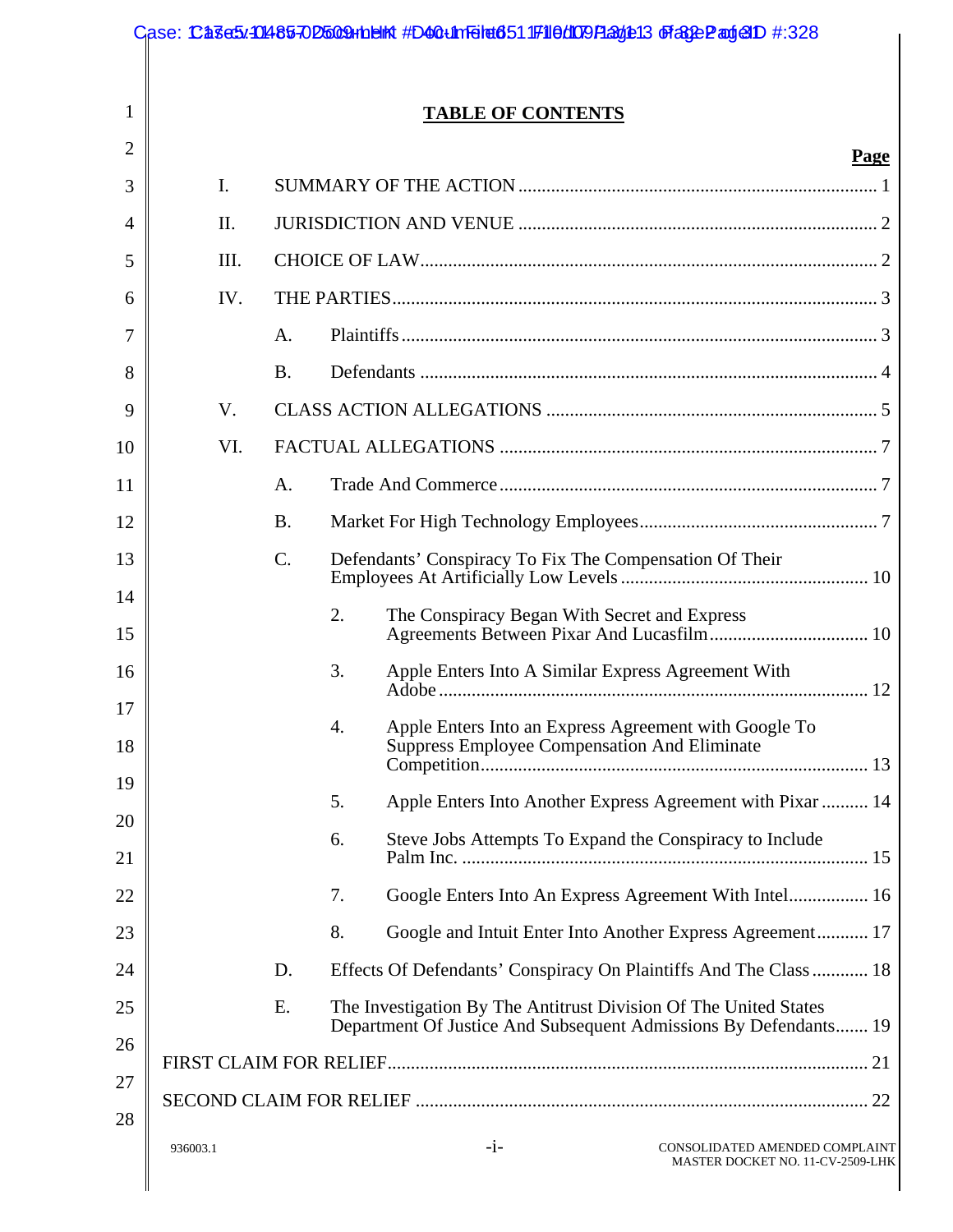|                | Case: Ca3e5.11485702509 h elk #D40 un Felt 6511 F11 0 d109 Flat 9:14 Ff a3 e BanjelD #:329 |  |  |  |
|----------------|--------------------------------------------------------------------------------------------|--|--|--|
|                |                                                                                            |  |  |  |
| $\mathbf{1}$   | <b>TABLE OF CONTENTS</b><br>(continued)                                                    |  |  |  |
| $\overline{2}$ | Page                                                                                       |  |  |  |
| 3              |                                                                                            |  |  |  |
| $\overline{4}$ |                                                                                            |  |  |  |
| 5              |                                                                                            |  |  |  |
| 6              |                                                                                            |  |  |  |
| $\overline{7}$ |                                                                                            |  |  |  |
| 8              |                                                                                            |  |  |  |
| 9              |                                                                                            |  |  |  |
| 10             |                                                                                            |  |  |  |
| 11             |                                                                                            |  |  |  |
| 12             |                                                                                            |  |  |  |
| 13             |                                                                                            |  |  |  |
| 14             |                                                                                            |  |  |  |
| 15             |                                                                                            |  |  |  |
| 16             |                                                                                            |  |  |  |
| 17             |                                                                                            |  |  |  |
| 18             |                                                                                            |  |  |  |
| 19             |                                                                                            |  |  |  |
| 20             |                                                                                            |  |  |  |
| 21             |                                                                                            |  |  |  |
| 22             |                                                                                            |  |  |  |
| 23             |                                                                                            |  |  |  |
| 24             |                                                                                            |  |  |  |
| 25             |                                                                                            |  |  |  |
| 26             |                                                                                            |  |  |  |
| 27             |                                                                                            |  |  |  |
| 28             |                                                                                            |  |  |  |
|                | $-i$ i-<br>CONSOLIDATED AMENDED COMPLAINT<br>936003.1<br>MASTER DOCKET NO. 11-CV-2509-LHK  |  |  |  |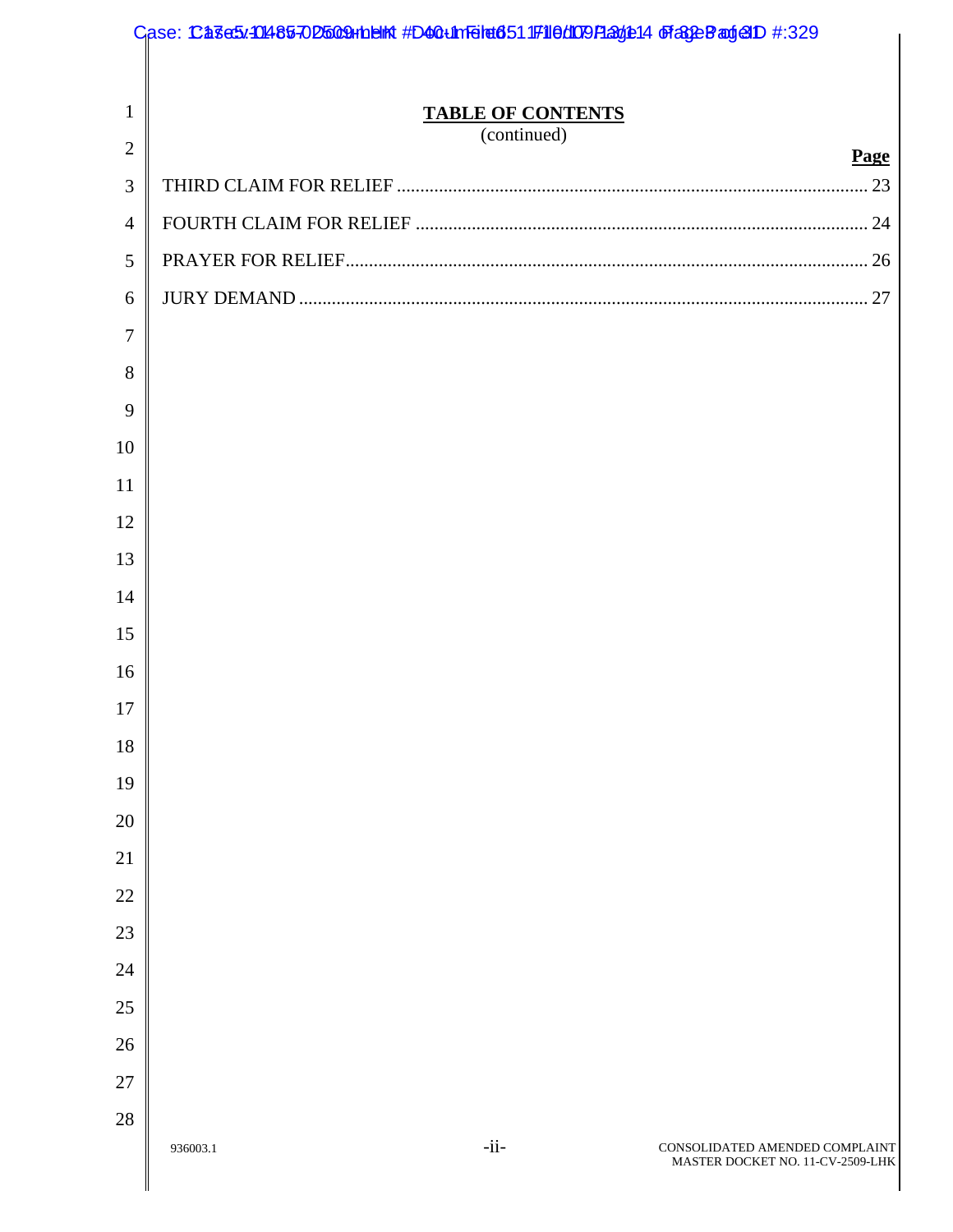1 2 3 4 5 Plaintiffs Michael Devine, Mark Fichtner, Siddharth Hariharan, Brandon Marshall, and Daniel Stover, individually and on behalf of a class of all those similarly situated (the "Class"), complain against defendants Adobe Systems Inc., Apple Inc., Google Inc., Intel Corp., Intuit Inc., Lucasfilm Ltd., Pixar, and DOES 1-200 (collectively, "Defendants"), and allege as follows:

6

## **I. SUMMARY OF THE ACTION**

7 8 9 10 11 12 13 1. This class action challenges a conspiracy among Defendants to fix and suppress the compensation of their employees. Without the knowledge or consent of their employees, Defendants' senior executives entered into an interconnected web of express agreements to eliminate competition among them for skilled labor. This conspiracy included: (1) agreements not to recruit each other's employees; (2) agreements to notify each other when making an offer to another's employee; and (3) agreements that, when offering a position to another company's employee, neither company would counteroffer above the initial offer.

14 15 16 17 18 19 20 2. The intended and actual effect of these agreements was to fix and suppress employee compensation, and to impose unlawful restrictions on employee mobility. Defendants' conspiracy and agreements restrained trade and are *per se* unlawful under federal and California law. Plaintiffs seek injunctive relief and damages for violations of: Section 1 of the Sherman Act, 15 U.S.C. § 1; the Cartwright Act, California Business and Professions Code §§ 16720, *et seq.*; California Business and Professions Code § 16600; and California Business and Professions Code §§ 17200, *et seq.*

21 22 23 24 25 26 27 28 936003.1 - 1 - CONSOLIDATED AMENDED COMPLAINT MASTER DOCKET NO. 11-CV-2509-LHK 3. In 2009 through 2010, the Antitrust Division of the United States Department of Justice (the "DOJ") investigated Defendants' misconduct. The DOJ found that Defendants' agreements violated the Sherman Act *per se* and "are facially anticompetitive because they eliminated a significant form of competition to attract high tech employees, and, overall, substantially diminished competition to the detriment of the affected employees who were likely deprived of competitively important information and access to better job opportunities." The DOJ concluded that Defendants' agreements "disrupted the normal pricesetting mechanisms that apply in the labor setting."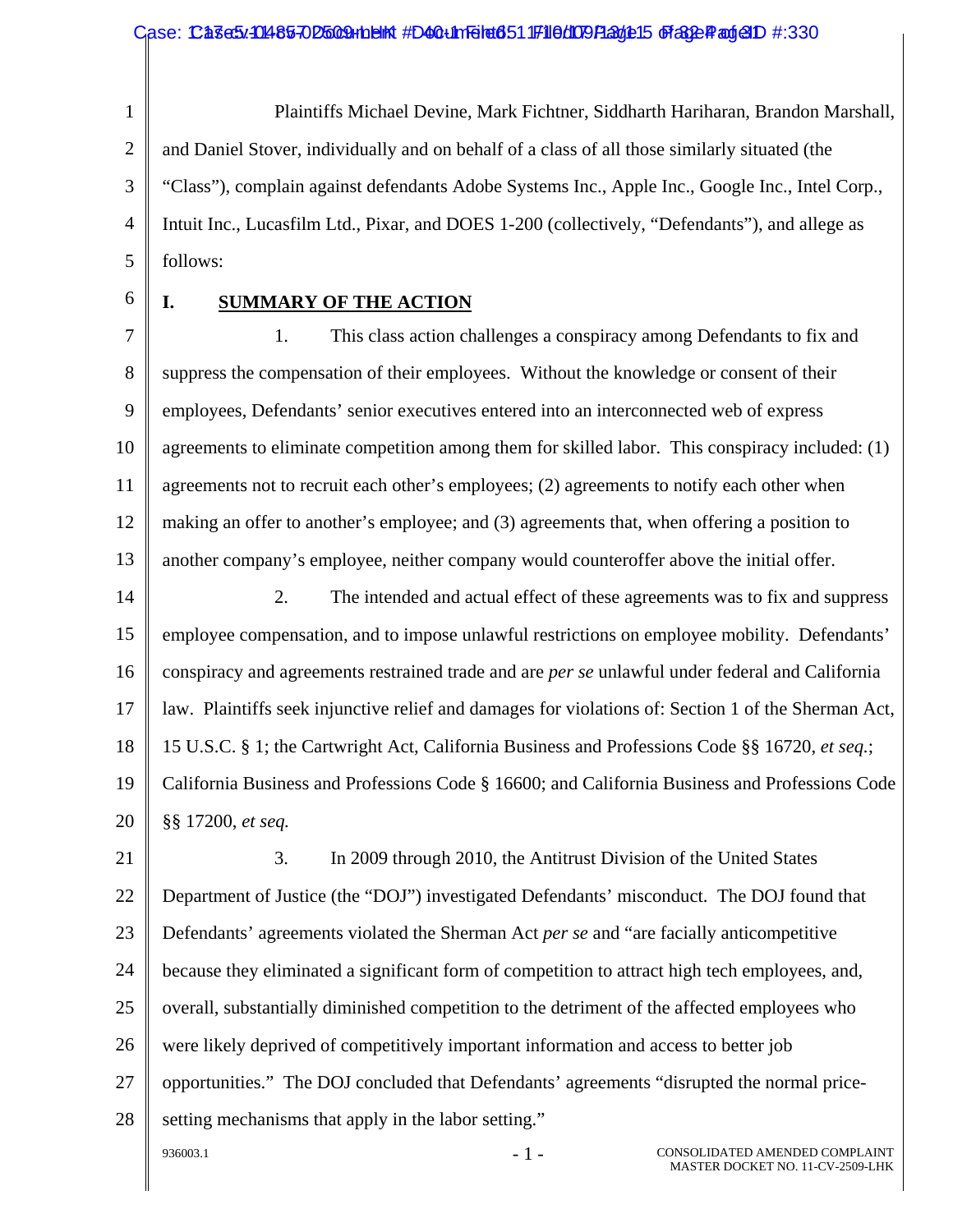| $\mathbf{1}$   | The DOJ confirmed that it will not seek to compensate employees who<br>4.                            |
|----------------|------------------------------------------------------------------------------------------------------|
| $\overline{2}$ | were injured by Defendants' agreements. Without this class action, Plaintiffs and the Class will     |
| 3              | not receive compensation for their injuries, and Defendants will continue to retain the benefits of  |
| $\overline{4}$ | their unlawful collusion.                                                                            |
| 5              | <b>JURISDICTION AND VENUE</b><br>П.                                                                  |
| 6              | Plaintiffs bring this action to recover damages and obtain injunctive relief,<br>5.                  |
| 7              | including treble damages, costs of suit, and reasonable attorneys' fees arising from Defendants      |
| 8              | violations of: Section 1 of the Sherman Act, 15 U.S.C. § 1; the Cartwright Act, California           |
| 9              | Business and Professions Code §§ 16720, et seq.; California Business and Professions Code §          |
| 10             | 16600; and California Business and Professions Code §§ 17200, et seq.                                |
| 11             | 6.<br>The Court has subject matter jurisdiction pursuant to Sections 4 and 16 of                     |
| 12             | the Clayton Act (15 U.S.C. §§ 15 and 26) and 28 U.S.C. §§ 1331 and 1337.                             |
| 13             | Venue is proper in this judicial district pursuant to Section 12 of the<br>7.                        |
| 14             | Clayton Act (15 U.S.C. § 22) and 28 U.S.C. § 1391(b), (c), and (d) because a substantial part of     |
| 15             | the events giving rise to Plaintiffs' claims occurred in this district, a substantial portion of the |
| 16             | affected interstate trade and commerce was carried out in this district, and one or more of the      |
| 17             | defendants reside in this district.                                                                  |
| 18             | 8.<br>Defendants are subject to the jurisdiction of this Court by virtue of their                    |
| 19             | nationwide contacts and other activities, as well as their contacts with the State of California.    |
| 20             | III.<br><b>CHOICE OF LAW</b>                                                                         |
| 21             | 9.<br>California law applies to the claims of Plaintiffs and all Class members.                      |
| 22             | Application of California law is constitutional, and California has a strong interest in deterring   |
| 23             | unlawful business practices of resident corporations and compensating those harmed by activities     |
| 24             | occurring in and emanating from California.                                                          |
| 25             | 10.<br>California is the state in which Defendants negotiated, entered into,                         |
| 26             | implemented, monitored, and enforced the conspiracy and associated agreements. These illicit         |
| 27             | activities were centered within, and for the most part occurred within, the County of Santa Clara.   |
| 28             |                                                                                                      |
|                | CONSOLIDATED AMENDED COMPLAINT<br>$-2-$<br>936003.1                                                  |

MASTER DOCKET NO. 11-CV-2509-LHK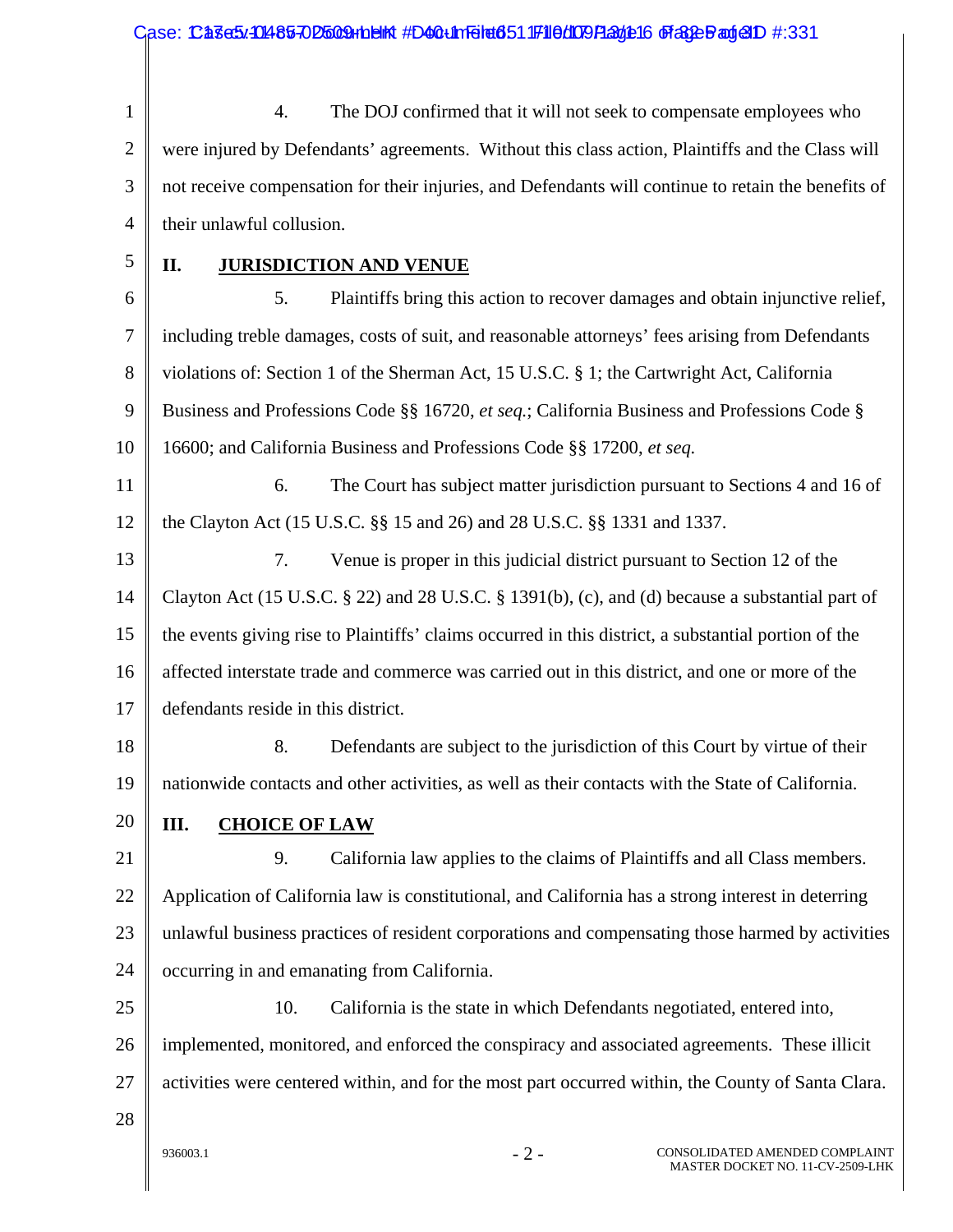| $\mathbf{1}$   | Defendants' actively concealed their participation in the conspiracy, and<br>11.                     |
|----------------|------------------------------------------------------------------------------------------------------|
| $\overline{2}$ | actively concealed the existence of their unlawful agreements, in California. These active           |
| 3              | concealment efforts were centered within the County of Santa Clara.                                  |
| $\overline{4}$ | California is the State in which Plaintiffs' and Class members' relationship<br>12.                  |
| 5              | with the Defendants is centered. More specifically, Santa Clara is the County in which Plaintiffs    |
| 6              | and Class members' relationship with Defendants is centered. At least a majority of class            |
| 7              | members reside in California. At least 98% of Class members were employed by Defendants              |
| 8              | who maintained (and continue to maintain) their principal places of business in Santa Clara.         |
| 9              | 13.<br>Plaintiffs and Class members were injured by conduct occurring in, and                        |
| 10             | emanating from, California. The overwhelming majority of the conduct causing the injuries            |
| 11             | suffered by Plaintiffs and Class members occurred within the County of Santa Clara.                  |
| 12             | 14.<br>For these reasons, among others, California has significant contacts, and a                   |
| 13             | significant aggregation of contacts, creating state interests, with all parties and the acts alleged |
| 14             | herein.                                                                                              |
| 15             | California's substantial interests far exceed those of any other state.<br>15.                       |
|                |                                                                                                      |
| 16             | IV.<br><b>THE PARTIES</b>                                                                            |
| 17             | A.<br><b>Plaintiffs</b>                                                                              |
| 18             | Plaintiff Michael Devine is a citizen of the State of Washington. From<br>16.                        |
| 19             | approximately October of 2006 through July 7, 2008, Mr. Devine was a citizen of the State of         |
| 20             | Washington and worked in the state of Washington as a software engineer for Adobe Systems            |
| 21             | Inc. Mr. Devine was injured in his business or property by reason of the violations alleged          |
| 22             | herein.                                                                                              |
| 23             | Plaintiff Mark Fichtner is a citizen of the State of Arizona. From<br>17.                            |
| 24             | approximately May of 2008 through May of 2011, Mr. Fichtner was a citizen of the State of            |
| 25             | Arizona and worked in the State of Arizona as a software engineer for Intel Corp. Mr. Fichtner       |
| 26             | was injured in his business or property by reason of the violations alleged herein.                  |
| 27             | 18.<br>Plaintiff Siddharth Hariharan is a citizen of the State of California. From                   |
| 28             | January 8, 2007 through August 15, 2008, Mr. Hariharan was a citizen of the State of California      |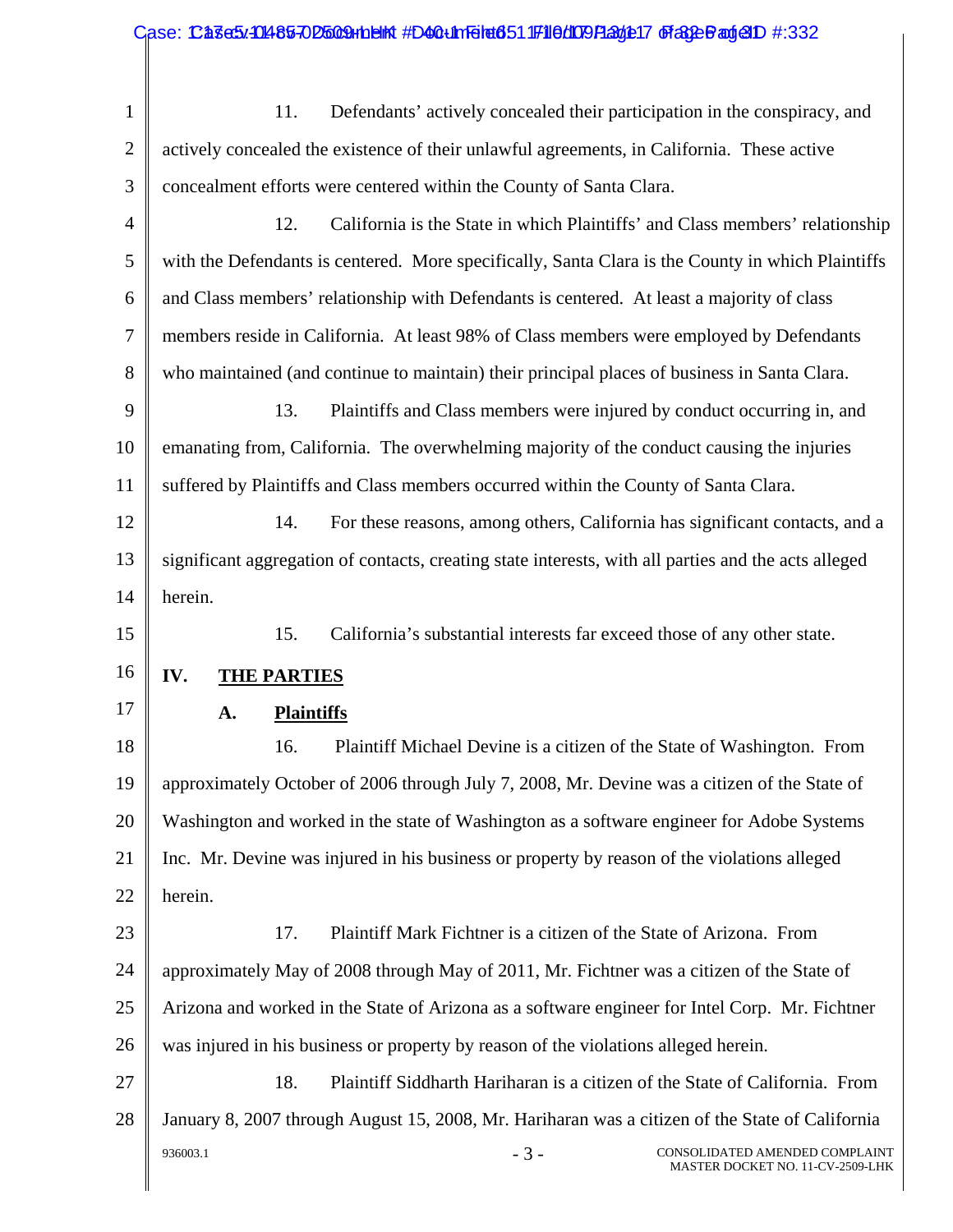## Case: Case5/1048570 D5009 rub m #D40 Unfelt 651 Filed09 Page18 Frage Page1 #:333

| 1              | and worked in California as a software engineer for Lucasfilm. Mr. Hariharan was injured in his   |
|----------------|---------------------------------------------------------------------------------------------------|
| $\overline{2}$ | business or property by reason of the violations alleged herein.                                  |
| 3              | Plaintiff Brandon Marshall is a citizen of the State of California and resides<br>19.             |
| $\overline{4}$ | in the County of Santa Clara. From approximately July of 2006 through December of 2006, Mr.       |
| 5              | Marshall was a citizen of the State of California, resided in the County of Santa Clara, and      |
| 6              | worked in the County of Santa Clara as a software engineer for Adobe Systems Inc. Mr. Marshall    |
| 7              | was injured in his business or property by reason of the violations alleged herein.               |
| 8              | 20.<br>Plaintiff Daniel Stover is a citizen of the State of Washington. From July                 |
| 9              | of 2006 through December of 2010, Mr. Stover was a citizen of the State of California and         |
| 10             | worked in the County of Santa Clara as a software engineer for Intuit Inc. Mr. Stover was injured |
| 11             | in his business or property by reason of the violations alleged herein.                           |
| 12             | <b>B.</b><br><b>Defendants</b>                                                                    |
| 13             | 21.<br>Defendant Adobe Systems Inc. ("Adobe") is a Delaware corporation with                      |
| 14             | its principal place of business located at 345 Park Avenue, San Jose, California 95110.           |
| 15             | 22.<br>Defendant Apple Inc. ("Apple") is a California corporation with its                        |
| 16             | principal place of business located at 1 Infinite Loop, Cupertino, California 95014.              |
| 17             | Defendant Google Inc. ("Google") is a Delaware corporation with its<br>23.                        |
| 18             | principal place of business located at 1600 Amphitheatre Parkway, Mountain View, California       |
| 19             | 94043.                                                                                            |
| 20             | Defendant Intel Corp. ("Intel") is a Delaware corporation with its principal<br>24.               |
| 21             | place of business located at 2200 Mission College Boulevard, Santa Clara, California 95054.       |
| 22             | Defendant Intuit Inc. ("Intuit") is a Delaware corporation with its principal<br>25.              |
| 23             | place of business located at 2632 Marine Way, Mountain View, California 94043.                    |
| 24             | Defendant Lucasfilm Ltd. ("Lucasfilm") is a California corporation with its<br>26.                |
| 25             | principal place of business located at 1110 Gorgas Ave., in San Francisco, California 94129.      |
| 26             | Defendant Pixar is a California corporation with its principal place of<br>27.                    |
| 27             | business located at 1200 Park Avenue, Emeryville, California 94608.                               |
| 28             |                                                                                                   |
|                | 936003.1<br>$-4-$<br>CONSOLIDATED AMENDED COMPLAINT                                               |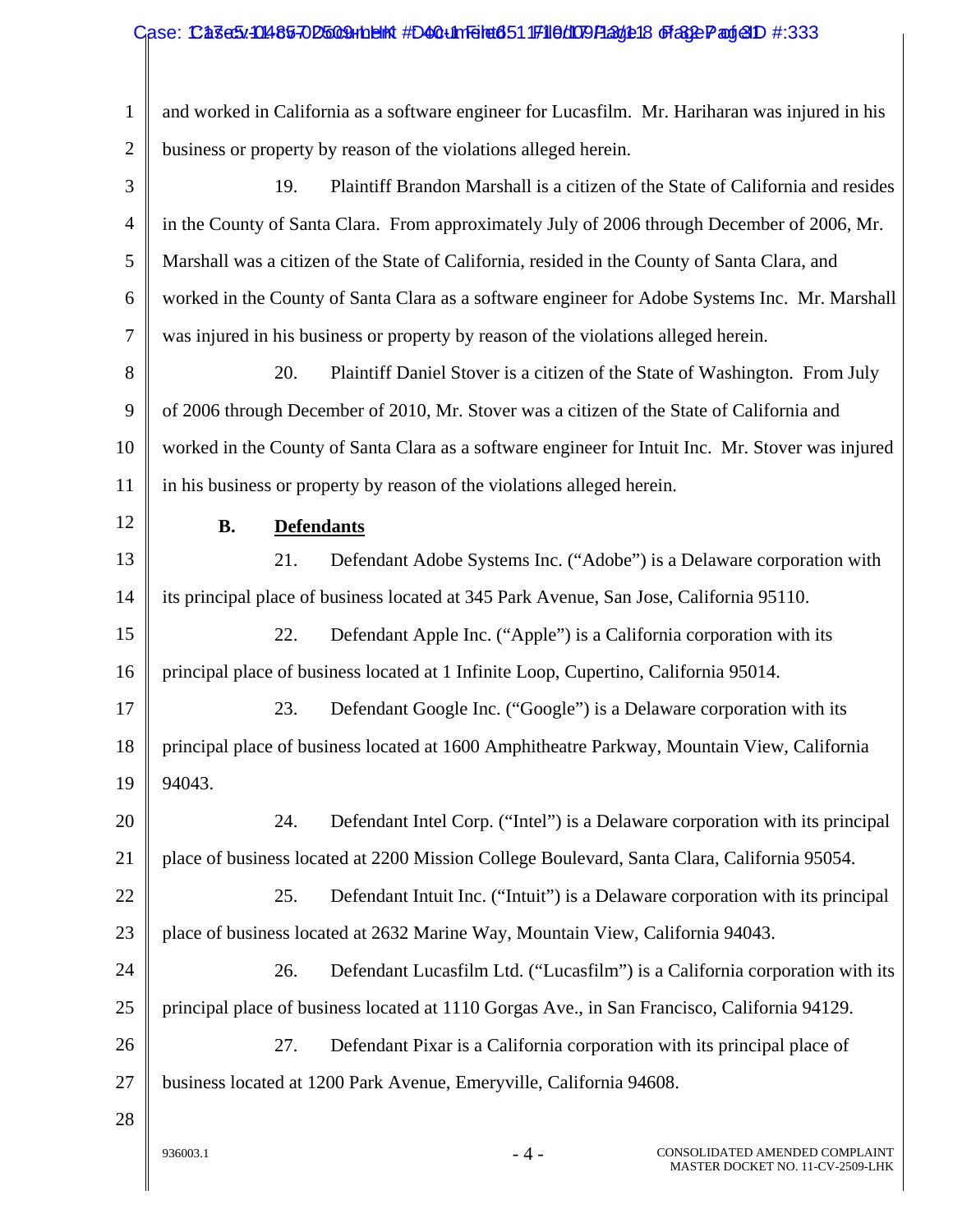1 2 3 4 5 6 7 8 9 10 11 12 13 14 15 16 17 18 19 20 21 22 23 24 25 26 28. Plaintiffs allege on information and belief that DOES 1-50, inclusive, were co-conspirators with other Defendants in the violations alleged in this Complaint and performed acts and made statements in furtherance thereof. DOES 1-50 are corporations, companies, partnerships, or other business entities that maintain their principal places of business in California. Plaintiffs are presently unaware of the true names and identities of those defendants sued herein as DOES 1-50. Plaintiffs will amend this Complaint to allege the true names of the DOE defendants when they are able to ascertain them. 29. Plaintiffs allege on information and belief that DOES 51-200, inclusive, were co-conspirators with other Defendants in the violations alleged in this Complaint and performed acts and made statements in furtherance thereof. DOES 51-200 are residents of the State of California and are corporate officers, members of the boards of directors, or senior executives of Adobe, Apple, Google, Intel, Intuit, Lucasfilm, Pixar, and DOES 1-50. Plaintiffs are presently unaware of the true names and identities of those defendants sued herein as DOES 51-200. Plaintiffs will amend this Complaint to allege the true names of the DOE defendants when they are able to ascertain them. **V. CLASS ACTION ALLEGATIONS** 30. Plaintiffs bring this action on behalf of themselves and all others similarly situated (the "Class") pursuant to Federal Rules of Civil Procedure 23(a), 23(b)(2), and 23(b)(3). The Class is defined as follows: All natural persons employed by Defendants in the United States on a salaried basis during the period from January 1, 2005 through January 1, 2010 (the "Class Period"). Excluded from the Class are: retail employees; corporate officers, members of the boards of directors, and senior executives of Defendants who entered into the illicit agreements alleged herein; and any and all judges and justices, and chambers' staff, assigned to hear or adjudicate any aspect of this litigation. 31. Plaintiffs do not, as yet, know the exact size of the Class because such information is in the exclusive control of Defendants. Based upon the nature of the trade and

- commerce involved, Plaintiffs believe that there are at least tens of thousands of Class members,
- 28

27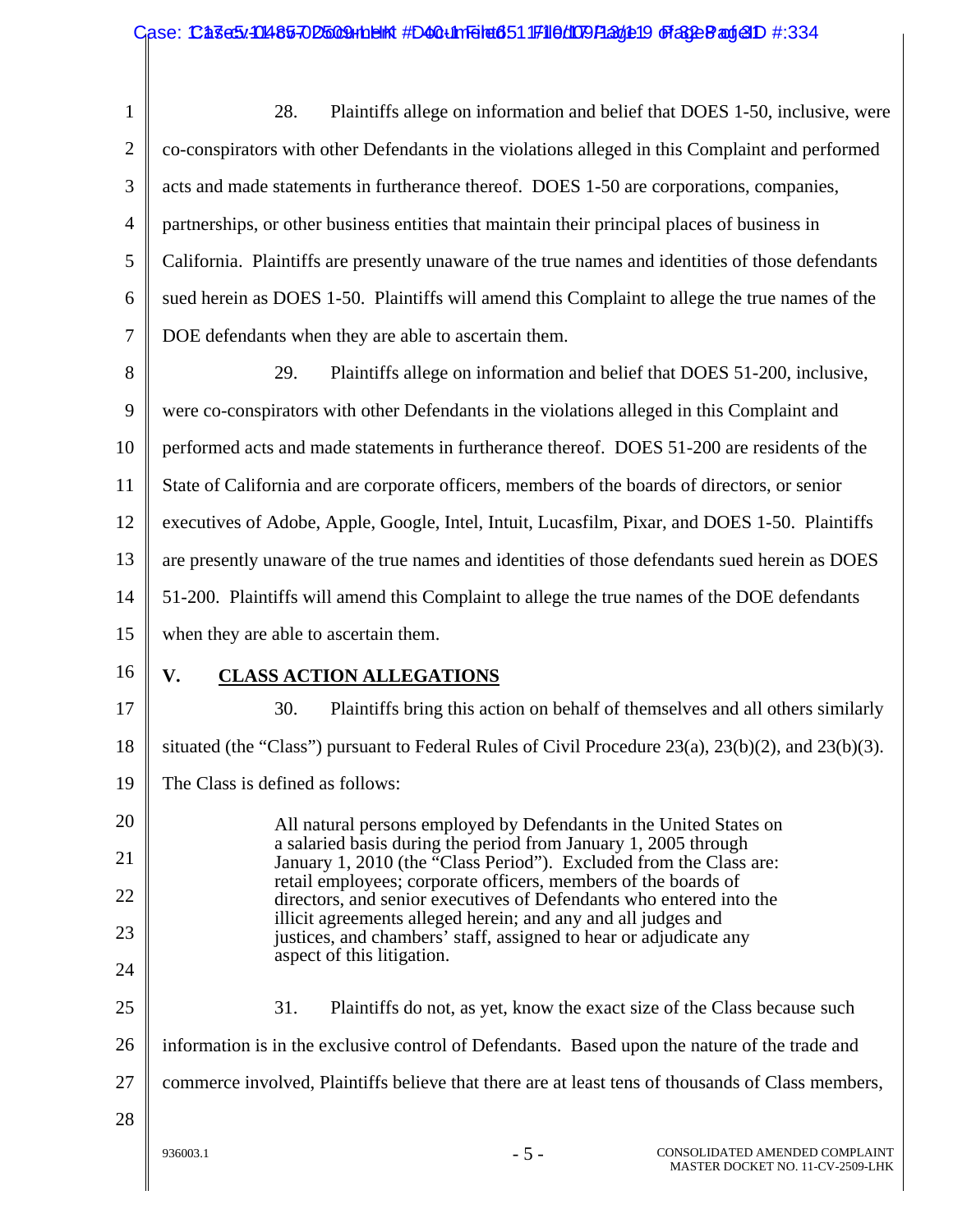|                | Case: 1Clase5:0485702509mdthK#:DlocurFided6511Ai0d1097a8d10Ba8e9atge1D#:335                      |
|----------------|--------------------------------------------------------------------------------------------------|
|                |                                                                                                  |
| $\mathbf{1}$   | and that Class members are geographically dispersed throughout California and the United States. |
| $\overline{2}$ | Joinder of all members of the Class, therefore, is not practicable.                              |
| 3              | 32.<br>The questions of law or fact common to the Class include but are not                      |
| $\overline{4}$ | limited to:                                                                                      |
| 5              | whether the conduct of Defendants violated the Sherman Act or<br>a.                              |
| 6              | Cartwright Act;                                                                                  |
| $\tau$         | whether Defendants' conspiracy and associated agreements, or any<br>b.                           |
| 8              | one of them, constitute a per se violation of the Sherman Act or Cartwright Act;                 |
| 9              | whether Defendants' agreements are void as a matter of law under<br>c.                           |
| 10             | California Business and Professions Code § 16600;                                                |
| 11             | whether the conduct of Defendants violated California Business and<br>d.                         |
| 12             | Professions Code §§ 17200, et seq.;                                                              |
| 13             | whether Defendants fraudulently concealed their conduct;<br>e.                                   |
| 14             | f.<br>whether Defendants' conspiracy and associated agreements                                   |
| 15             | restrained trade, commerce, or competition for skilled labor among Defendants;                   |
| 16             | whether Plaintiffs and the Class suffered antitrust injury or were<br>g.                         |
| 17             | threatened with injury;                                                                          |
| 18             | h.<br>the difference between the total compensation Plaintiffs and the                           |
| 19             | Class received from Defendants, and the total compensation Plaintiffs and the Class would have   |
| 20             | received from Defendants in the absence of the illegal acts, contracts, combinations, and        |
| 21             | conspiracy alleged herein;                                                                       |
| 22             | i.<br>the type and measure of damages suffered by Plaintiffs and the                             |
| 23             | Class.                                                                                           |
| 24             | 33.<br>These and other questions of law and fact are common to the Class, and                    |
| 25             | predominate over any questions affecting only individual Class members.                          |
| 26             | 34.<br>Plaintiffs' claims are typical of the claims of the Class.                                |
| 27             | 35.<br>Plaintiffs will fairly and adequately represent the interests of the Class and            |
| 28             | have no conflict with the interests of the Class.                                                |
|                | 936003.1<br>$-6-$<br>CONSOLIDATED AMENDED COMPLAINT<br>MASTER DOCKET NO. 11-CV-2509-LHK          |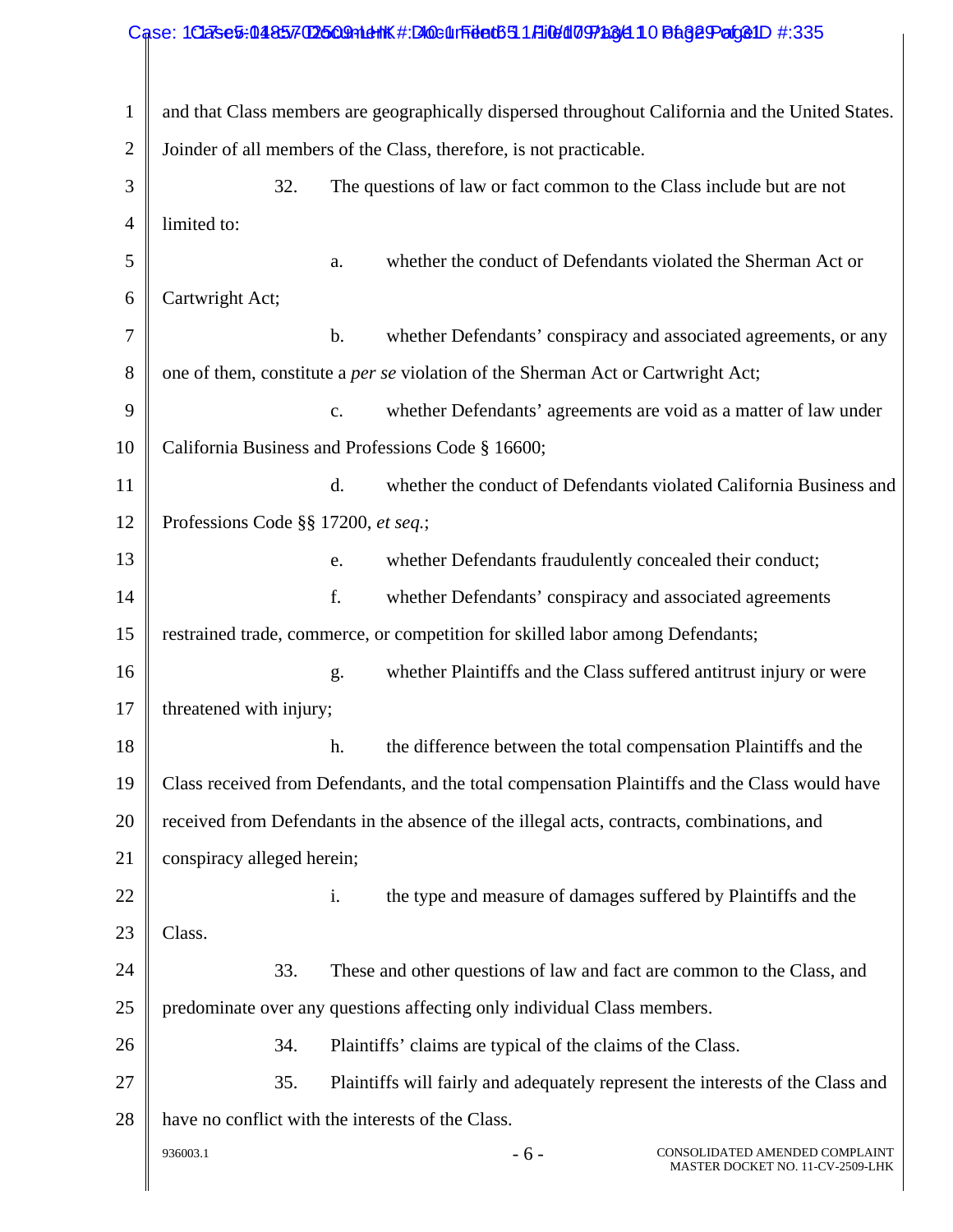|                | Case: CaseS.10485-02509unelth #D40unFelt6511F110d109F13d1e111Fdf6821Dadje1D #:336                    |
|----------------|------------------------------------------------------------------------------------------------------|
|                |                                                                                                      |
| 1              | 36.<br>Plaintiffs have retained competent counsel experienced in antitrust                           |
| $\overline{2}$ | litigation and class action litigation to represent themselves and the Class.                        |
| 3              | 37.<br>Defendants have acted on grounds generally applicable to the Class,                           |
| 4              | thereby making final injunctive relief appropriate with respect to the Class as a whole.             |
| 5              | 38.<br>This class action is superior to the alternatives, if any, for the fair and                   |
| 6              | efficient adjudication of this controversy. Prosecution as a class action will eliminate the         |
| 7              | possibility of repetitive litigation. There will be no material difficulty in the management of this |
| 8              | action as a class action. By contrast, prosecution of separate actions by individual Class members   |
| 9              | would create the risk of inconsistent or varying adjudications, establishing incompatible standards  |
| 10             | of conduct for Defendants.                                                                           |
| 11             | VI.<br><b>FACTUAL ALLEGATIONS</b>                                                                    |
| 12             | <b>Trade And Commerce</b><br>A.                                                                      |
| 13             | 39.<br>During the Class Period, Defendants employed Class members in                                 |
| 14             | California and throughout the United States, including this judicial district.                       |
| 15             | 40.<br>Defendants' conduct substantially affected interstate commerce throughout                     |
| 16             | the United States and caused antitrust injury throughout the United States.                          |
| 17             | <b>Market For High Technology Employees</b><br><b>B.</b>                                             |
| 18             | In a properly functioning and lawfully competitive labor market, each<br>41.                         |
| 19             | Defendant would compete for employees by soliciting current employees of one or more other           |
| 20             | Defendants. Defendants refer to this recruiting method as "cold calling." Cold calling includes      |
| 21             | communicating directly in any manner (including orally, in writing, telephonically, or               |
| 22             | electronically) with another firm's employee who has not otherwise applied for a job opening.        |
| 23             | Cold calling is a particularly effective recruiting method because current<br>42.                    |
| 24             | employees of other companies are often unresponsive to other recruiting strategies.                  |
| 25             | 43.<br>Defendants and other high technology companies classify potential                             |
| 26             | employees into two categories: first, those who are currently employed by rival firms and not        |
| 27             | actively seeking to change employers; and second, those who are actively looking for                 |
| 28             | employment offers (either because they are unemployed, or because they are unsatisfied with          |
|                | 936003.1<br>$-7-$<br>CONSOLIDATED AMENDED COMPLAINT<br>MASTER DOCKET NO. 11-CV-2509-LHK              |

 $\mathsf{l}$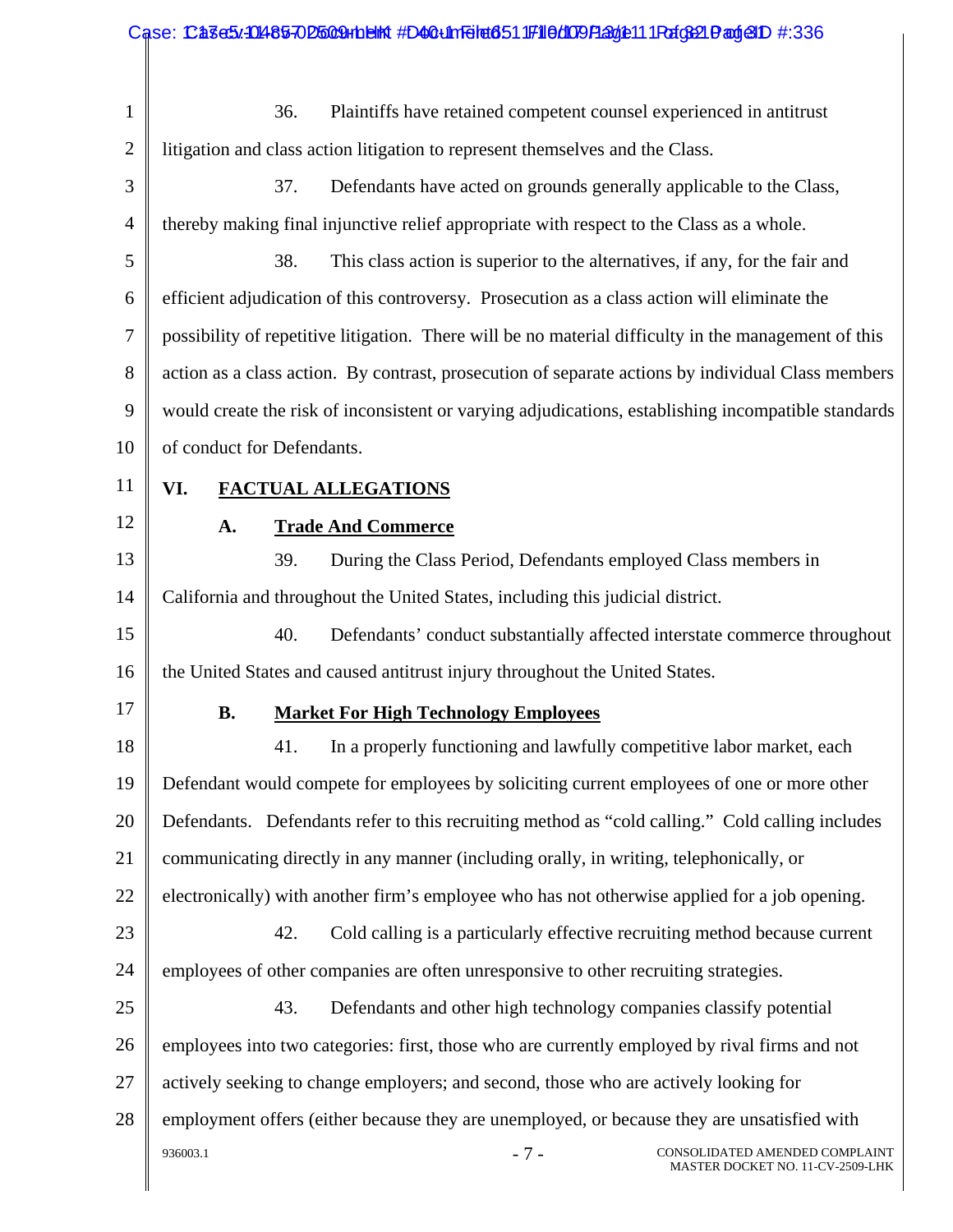#### Case: Case5.4048570 D5009 Holen #D40 + 101 Filed: 1171 10 Al09 Page 12 Page 21 Page 21 D #:337

1 2 3 4 their current employer). Defendants and other high technology companies value potential employees of the first category significantly higher than potential employees of the second category, because current satisfied employees tend to be more qualified, harder working, and more stable than those who are actively looking for employment.

5 6 7 8 9 44. In addition, a company searching for a new hire is eager to save costs and avoid risks by poaching that employee from a rival company. Through poaching, a company is able to take advantage of the efforts its rival has expended in soliciting, interviewing, and training skilled labor, while simultaneously inflicting a cost on the rival by removing an employee on whom the rival may depend.

10 11 12 45. For these reasons and others, cold calling is a key competitive tool companies use to recruit employees, particularly high technology employees with advanced skills and abilities.

13 14 15 16 17 18 19 20 21 46. The practice of cold calling has a significant impact on employee compensation in a variety of ways. First, without receiving cold calls from rival companies, current employees lack information regarding potential pay packages and lack leverage over their employers in negotiating pay increases. When a current employee receives a cold call from a rival company with an offer that exceeds her current compensation, the current employee may either accept that offer and move from one employer to another, or use the offer to negotiate increased compensation from her current employer. In either case, the recipient of the cold call has an opportunity to use competition among potential employers to increase her compensation and mobility.

22 23 24 25 26 47. Second, once an employee receives information regarding potential compensation from rival employers through a cold call, that employee is likely to inform other employees of her current employer. These other employees often use the information themselves to negotiate pay increases or move from one employer to another, despite the fact that they themselves did not receive a cold call.

27 28 936003.1 - 8 - CONSOLIDATED AMENDED COMPLAINT MASTER DOCKET NO. 11-CV-2509-LHK 48. Third, cold calling a rival's employees provides information to the cold caller regarding its rival's compensation practices. Increased information and transparency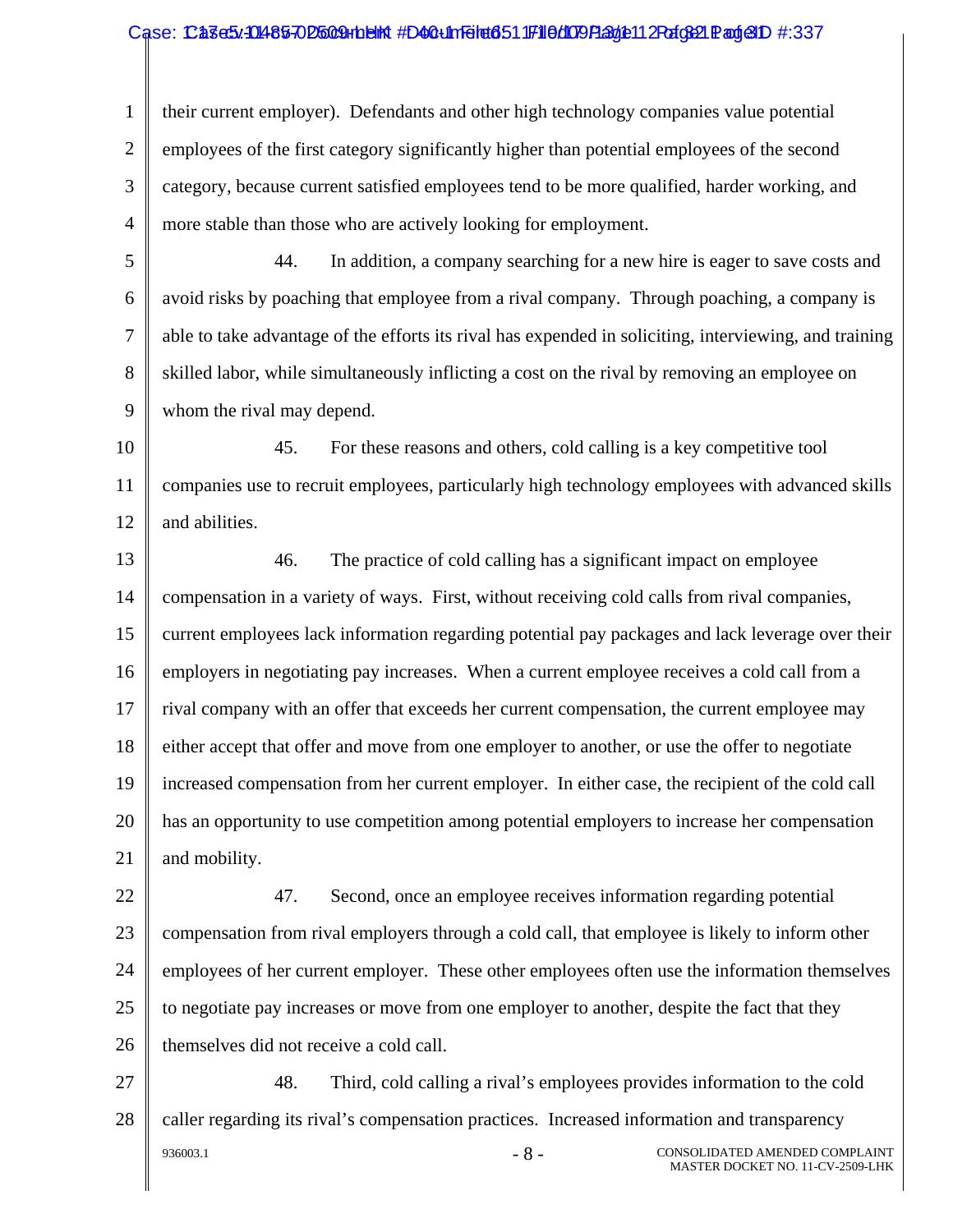## Case: Case5.4048570 D5009 Hold #D40 UnTel ad 51 JF1 0 d00 PLage 13 Page 2 and 2D #:338

| $\mathbf{1}$   | regarding compensation levels tends to increase compensation across all current employees,        |
|----------------|---------------------------------------------------------------------------------------------------|
| $\overline{2}$ | because there is pressure to match or exceed the highest compensation package offered by rivals   |
| 3              | in order to remain competitive.                                                                   |
| 4              | 49.<br>Fourth, cold calling is a significant factor responsible for losing employees              |
| 5              | to rivals. When a company expects that its employees will be cold called by rivals with           |
| 6              | employment offers, the company will preemptively increase the compensation of its employees in    |
| 7              | order to reduce the risk that its rivals will be able to poach relatively undercompensated        |
| 8              | employees.                                                                                        |
| 9              | 50.<br>The compensation effects of cold calling are not limited to the particular                 |
| 10             | individuals who receive cold calls, or to the particular individuals who would have received cold |
| 11             | calls but for the anticompetitive agreements alleged herein. Instead, the effects of cold calling |
| 12             | (and the effects of eliminating cold calling, pursuant to agreement) commonly impact all salaried |
| 13             | employees of the participating companies.                                                         |
| 14             | 51.<br>Defendants carefully monitor and manage their internal compensation                        |
| 15             | levels to achieve certain goals, including:                                                       |
| 16             | maintaining approximate compensation parity among employees<br>a.                                 |
| 17             | within the same employment categories (for example, among junior software engineers);             |
| 18             | maintaining certain compensation relationships among employees<br>$\mathbf b$ .                   |
| 19             | across different employment categories (for example, among junior software engineers relative to  |
| 20             | senior software engineers);                                                                       |
| 21             | maintaining high employee morale and productivity;<br>$\mathbf{c}$ .                              |
| 22             | retaining employees; and<br>d.                                                                    |
| 23             | attracting new and talented employees.<br>e.                                                      |
| 24             | 52.<br>To accomplish these objectives, Defendants set baseline compensation                       |
| 25             | levels for different employee categories that apply to all employees within those categories.     |
| 26             | Defendants also compare baseline compensation levels across different employee categories.        |
| 27             | Defendants update baseline compensation levels regularly.                                         |
| 28             |                                                                                                   |
|                |                                                                                                   |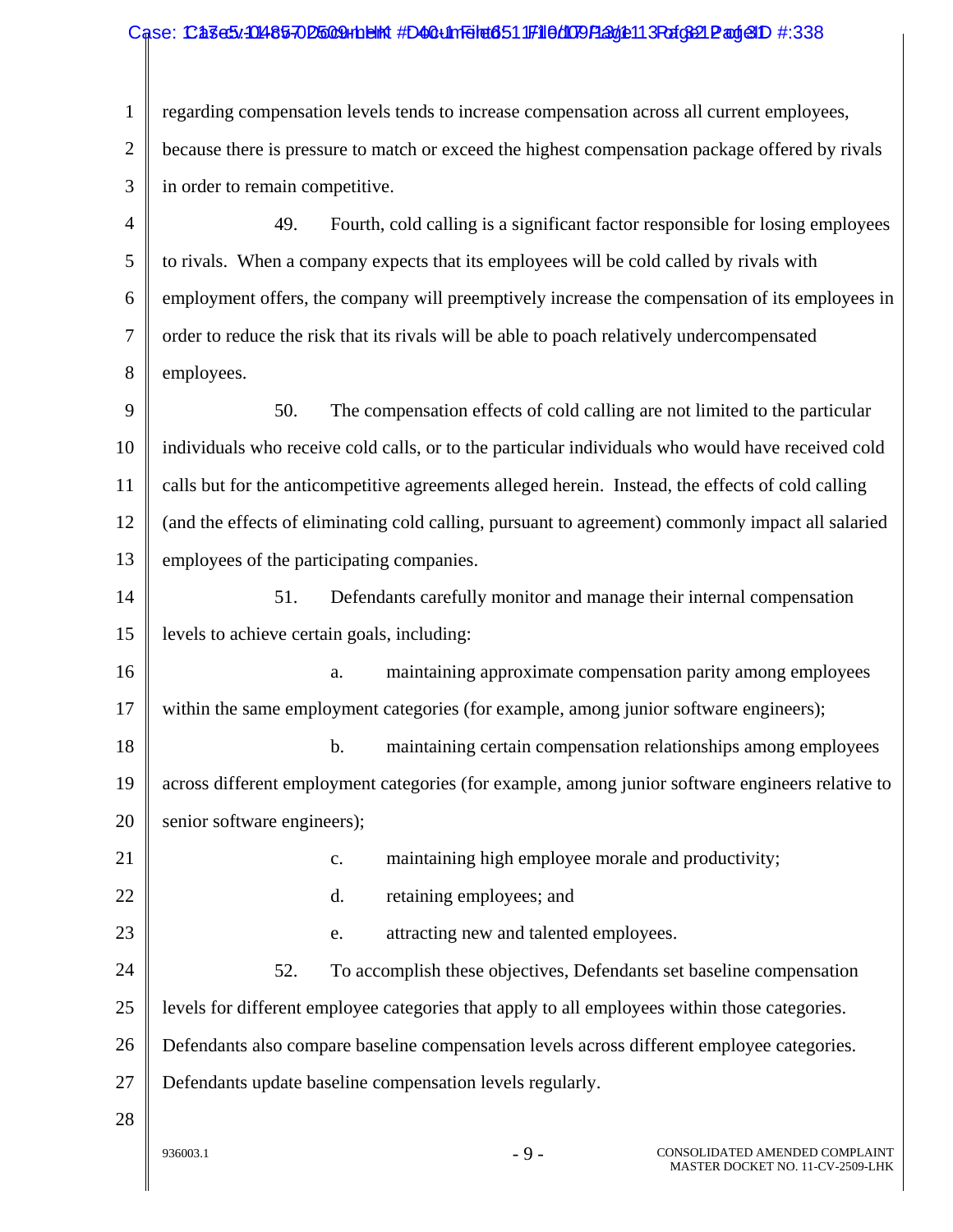| $\mathbf{1}$   | 53.<br>While Defendants sometimes engage in negotiations regarding                                   |
|----------------|------------------------------------------------------------------------------------------------------|
| $\overline{2}$ | compensation levels with individual employees, these negotiations occur from a starting point of     |
| 3              | the pre-existing and pre-determined baseline compensation level. The eventual compensation any       |
| $\overline{4}$ | particular employee receives is either entirely determined by the baseline level, or is profoundly   |
| 5              | influenced by it. In either case, suppression of baseline compensation will result in suppression    |
| 6              | of total compensation.                                                                               |
| $\tau$         | 54.<br>Thus, under competitive and lawful conditions, Defendants would use cold                      |
| 8              | calling as one of their most important tools for recruiting and retaining skilled labor, and the use |
| 9              | of cold calling among Defendants commonly impacts and increases total compensation and               |
| 10             | mobility of all Defendants' employees.                                                               |
| 11             | $C_{\bullet}$<br>Defendants' Conspiracy To Fix The Compensation Of Their Employees At                |
| 12             | <b>Artificially Low Levels</b>                                                                       |
| 13             | 55.<br>Defendants' conspiracy consisted of an interconnected web of express                          |
| 14             | agreements, each with the active involvement and participation of a company under the control of     |
| 15             | Steven P. Jobs ("Steve Jobs") and/or a company that shared at least one member of Apple's board      |
| 16             | of directors. Defendants entered into the express agreements and entered into the overarching        |
| 17             | conspiracy with knowledge of the other Defendants' participation, and with the intent of             |
| 18             | accomplishing the conspiracy's objective: to reduce employee compensation and mobility               |
| 19             | through eliminating competition for skilled labor.                                                   |
| 20             | 2.<br><b>The Conspiracy Began With Secret and Express Agreements Between</b>                         |
| 21             | <b>Pixar And Lucasfilm</b>                                                                           |
| 22             | The conspiracy began with an agreement between senior executives of<br>56.                           |
| 23             | Pixar and Lucasfilm to eliminate competition between them for skilled labor, with the intent and     |
| 24             | effect of suppressing the compensation and mobility of their employees.                              |
| 25             | Pixar and Lucasfilm have a shared history. In 1986, Steve Jobs purchased<br>57.                      |
| 26             | Lucasfilm's computer graphics division, established it as an independent company, and called it      |
| 27             | "Pixar." Thereafter and until 2006, Steve Jobs remained C.E.O. of Pixar.                             |
| 28             |                                                                                                      |
|                | $-10-$<br>CONSOLIDATED AMENDED COMPLAINT<br>936003.1<br>MASTER DOCKET NO. 11-CV-2509-LHK             |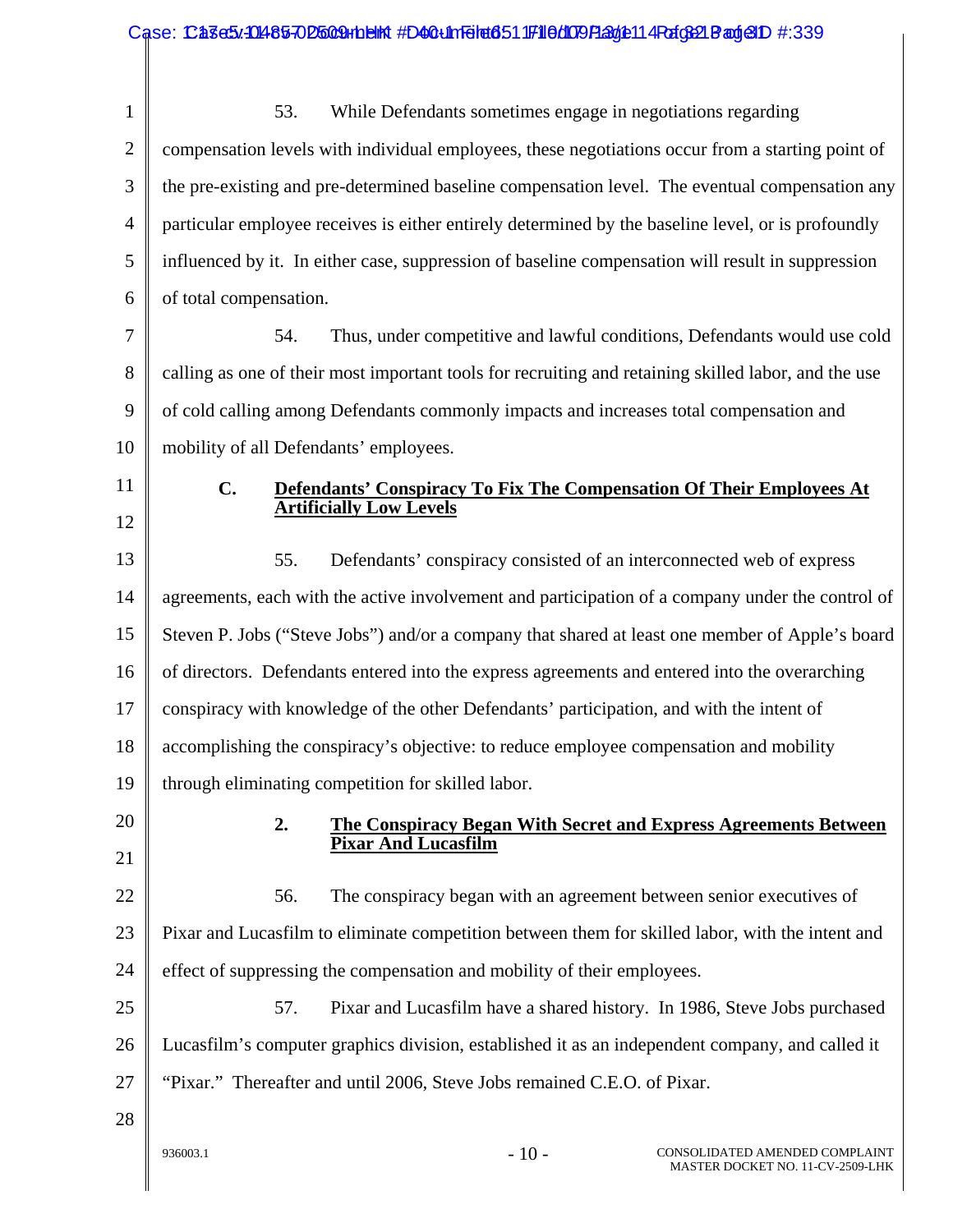|                | Case: CaseS/-01485-02509+helikt #D40+1mFelte6511F110d1079Fladje115Fodg321 Fadje1D #:340            |
|----------------|----------------------------------------------------------------------------------------------------|
|                |                                                                                                    |
| $\mathbf{1}$   | Before Steve Jobs's departure as C.E.O. of Pixar and beginning no later<br>58.                     |
| $\overline{2}$ | than January 2005, senior executives of Pixar and Lucasfilm entered into at least three agreements |
| 3              | to eliminate competition between them for skilled labor.                                           |
| 4              | First, each agreed not to cold call each other's employees.<br>59.                                 |
| 5              | Second, each agreed to notify the other company when making an offer to<br>60.                     |
| 6              | an employee of the other company, if that employee applied for a job notwithstanding the absence   |
| 7              | of cold calling.                                                                                   |
| 8              | 61.<br>Third, each agreed that if either made an offer to such an employee of the                  |
| 9              | other company, neither company would counteroffer above the initial offer. This third agreement    |
| 10             | was created with the intent and effect of eliminating "bidding wars," whereby an employee could    |
| 11             | use multiple rounds of bidding between Pixar and Lucasfilm to increase her total compensation.     |
| 12             | 62.<br>Pixar and Lucasfilm reached these express agreements through direct and                     |
| 13             | explicit communications among senior executives. Pixar drafted the written terms of the            |
| 14             | agreements in Emeryville, California and sent those terms to Lucasfilm. Pixar and Lucasfilm        |
| 15             | then provided the written terms to management and certain senior employees with the relevant       |
| 16             | hiring or recruiting responsibilities.                                                             |
| 17             | 63.<br>The three agreements covered all employees of the two companies, were                       |
| 18             | not limited by geography, job function, product group, or time period, and were not ancillary to   |
| 19             | any legitimate collaboration between Pixar and Lucasfilm.                                          |
| 20             | Senior executives of Pixar and Lucasfilm actively concealed their unlawful<br>64.                  |
| 21             | agreements. Employees of Pixar and Lucasfilm were not aware of, and did not agree to, the terms    |
| 22             | of the agreements between Pixar and Lucasfilm.                                                     |
| 23             | After entering into the agreements, senior executives of both Pixar and<br>65.                     |
| 24             | Lucasfilm monitored compliance and policed violations. For instance, in 2007, from its principal   |
| 25             | place of business in Emeryville, California, Pixar twice contacted Lucasfilm regarding suspected   |
| 26             | violations of their agreements. Lucasfilm responded by changing its conduct to conform to its      |
| 27             | anticompetitive agreements with Pixar. The senior executives of Pixar who monitored                |
| 28             |                                                                                                    |
|                | $-11-$<br>CONSOLIDATED AMENDED COMPLAINT<br>936003.1                                               |

 $\mathsf{l}$ 

MASTER DOCKET NO. 11-CV-2509-LHK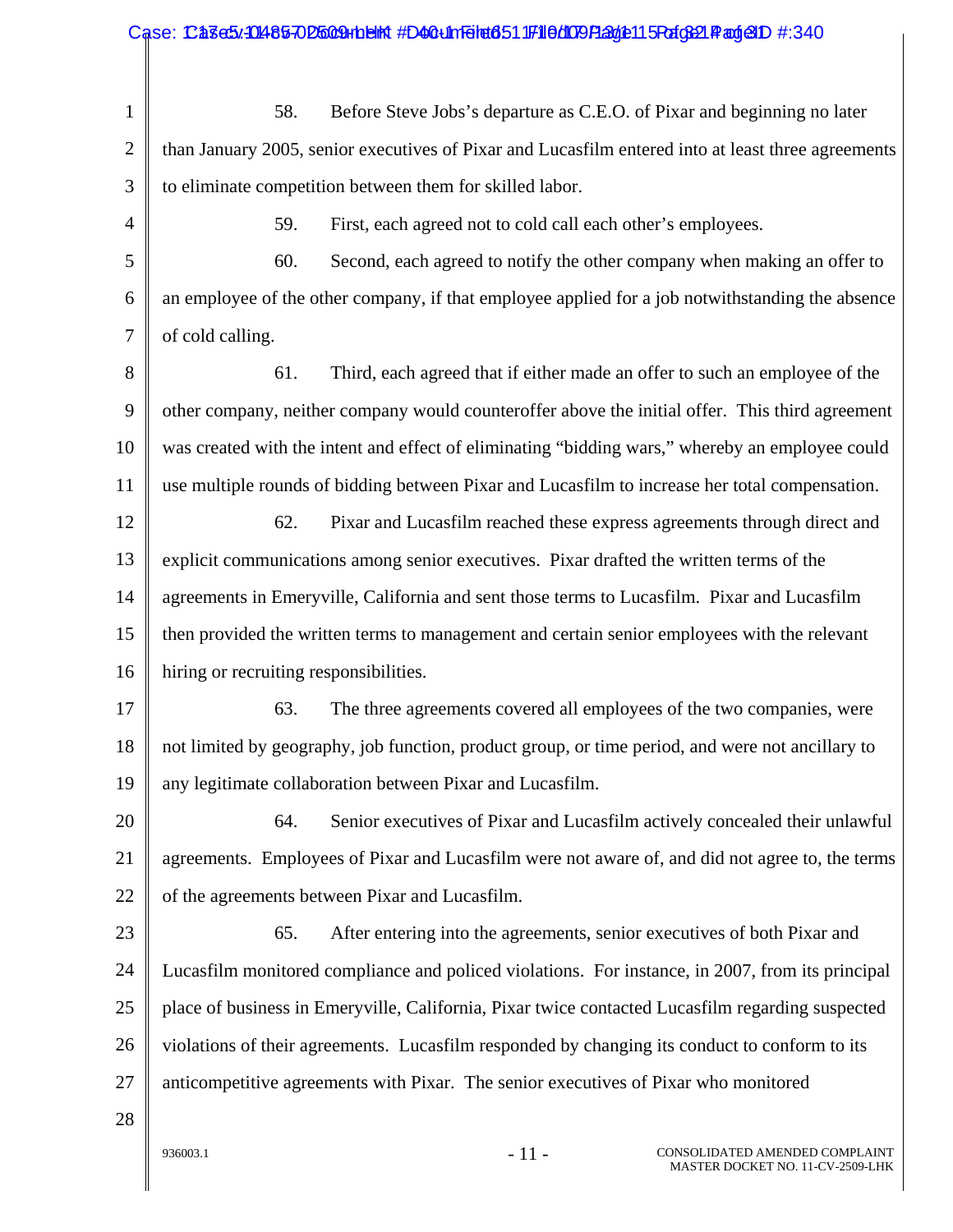## Case: Case5.4048570 D5009 Holen #D40 + 101 Filed: 1171 | 0 d1019 Play 12:11 G Pod Ge21 Band & 1D #:341

1 2 Lucasfilm's compliance and policed Lucasfilm's violations worked in Pixar's principal place of business in Emeryville, California.

3 4 5 66. Until no later than May of 2005, Lucasfilm employees were harmed primarily through the actions and inactions of Pixar, pursuant to Pixar's illicit agreements with Lucasfilm (agreements that were drafted in Emeryville, California).

6 7 8 9 10 67. First, but for its agreements with Lucasfilm, Pixar would have cold called Lucasfilm employees from Pixar's principal place of business in Emeryville, California, where Pixar's management and senior employees with the relevant hiring or recruiting responsibilities worked. Instead, pursuant to agreement, Pixar (in Emeryville, California) directed its management and certain senior employees not to cold call Lucasfilm employees.

11 12 13 68. Second, when Pixar (from Emeryville, California) made an offer to a Lucasfilm employee, Pixar (from Emeryville, California) notified Lucasfilm of the terms of the offer.

14 15 16 69. Third, if Lucasfilm, upon receiving Pixar's notification, decided to match Pixar's offer to retain the employees in question, Pixar (from Emeryville, California) did not raise its offer beyond Pixar's initial bid.

17 18 19 70. Thus, until no later than May of 2005, the acts that reduced artificially the compensation of Lucasfilm employees occurred primarily in Pixar's offices in Emeryville, California.

20 21 22 23 71. After no later than May of 2005, and continuing until approximately January 1, 2010, Lucafilm employees were also harmed by the conduct of the remaining Defendants, as hereafter alleged. The conduct of the remaining Defendants occurred principally in the County of Santa Clara.

24

## **3. Apple Enters Into A Similar Express Agreement With Adobe**

25 26 27 72. Shortly after Pixar entered into the agreements with Lucasfilm, Apple (which was then also under the control of Steve Jobs) entered into an agreement with Adobe that was identical to the first agreement Pixar entered into with Lucasfilm. Apple and Adobe agreed

28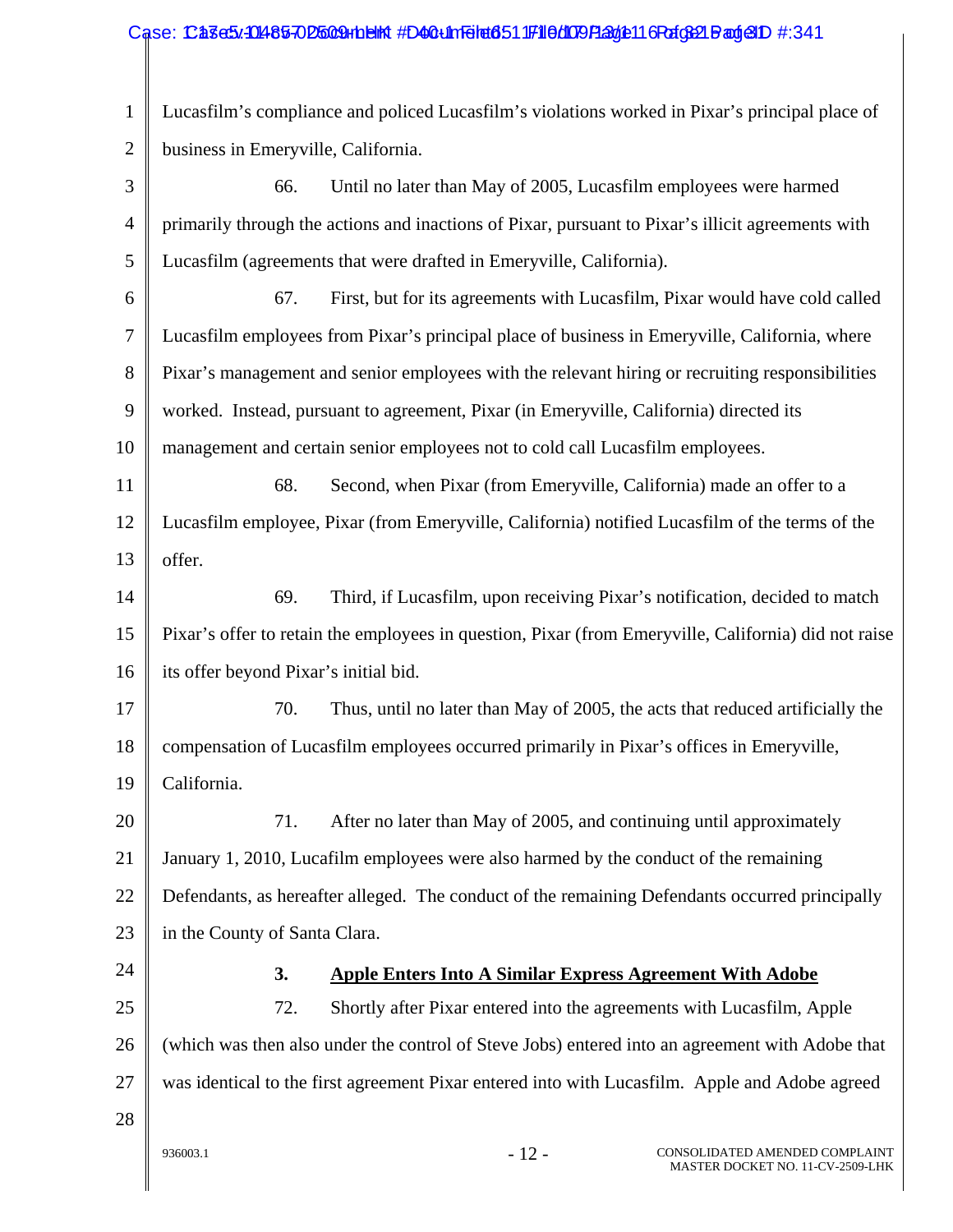## Case: Case3/1048570 D5009 rin elinit #D40 tilm Feliat 651 1711 0 d1079 Page11 7 Pafg 21 Page10 #:342

| $\mathbf{1}$   | to eliminate competition between them for skilled labor, with the intent and effect of suppressing    |
|----------------|-------------------------------------------------------------------------------------------------------|
| $\overline{2}$ | the compensation and mobility of their employees.                                                     |
| 3              | 73.<br>Beginning no later than May 2005, Apple and Adobe agreed not to cold                           |
| $\overline{4}$ | call each other's employees.                                                                          |
| 5              | Senior executives of Apple and Adobe reached the agreement through<br>74.                             |
| 6              | direct and explicit communications. These executives then actively managed and enforced the           |
| 7              | agreement through further direct communications.                                                      |
| 8              | This explicit agreement between Apple and Adobe was negotiated,<br>75.                                |
| 9              | finalized, implemented, and enforced in the County of Santa Clara.                                    |
| 10             | The agreement between Apple and Adobe concerned all Apple and all<br>76.                              |
| 11             | Adobe employees, was not limited by geography, job function, product group, or time period, and       |
| 12             | was not ancillary to any legitimate collaboration between the companies.                              |
| 13             | Senior executives of Apple and Adobe actively concealed their unlawful<br>77.                         |
| 14             | agreement and their participation in the conspiracy. These concealment efforts occurred               |
| 15             | principally in the County of Santa Clara. Employees of Apple and Adobe were not aware of, and         |
| 16             | did not agree to, these restrictions.                                                                 |
| 17             | 78.<br>In complying with the agreement, Apple placed Adobe on its internal "Do                        |
| 18             | Not Call List," which instructed Apple recruiters not to cold call Adobe employees. Adobe             |
| 19             | included Apple on its internal list of "Companies that are off limits," instructing its employees not |
| 20             | to cold call employees of Apple. Both of these lists were created and maintained in the County of     |
| 21             | Santa Clara.                                                                                          |
| 22             | 4.<br><b>Apple Enters Into an Express Agreement with Google To Suppress</b>                           |
| 23             | <b>Employee Compensation And Eliminate Competition</b>                                                |
| 24             | 79.<br>The conspiracy expanded to include Google no later than 2006. Apple and                        |
| 25             | Google agreed to eliminate competition between them for skilled labor, with the intent and effect     |
| 26             | of suppressing the compensation and mobility of their employees. Senior executives of Apple           |
| 27             | and Google expressly agreed, through direct communications, not to cold call each other's             |
| 28             | employees. During 2006, Arthur D. Levinson sat on the boards of both Apple and Google.                |
|                | $-13-$<br>936003.1<br>CONSOLIDATED AMENDED COMPLAINT<br>MASTER DOCKET NO. 11-CV-2509-LHK              |
|                |                                                                                                       |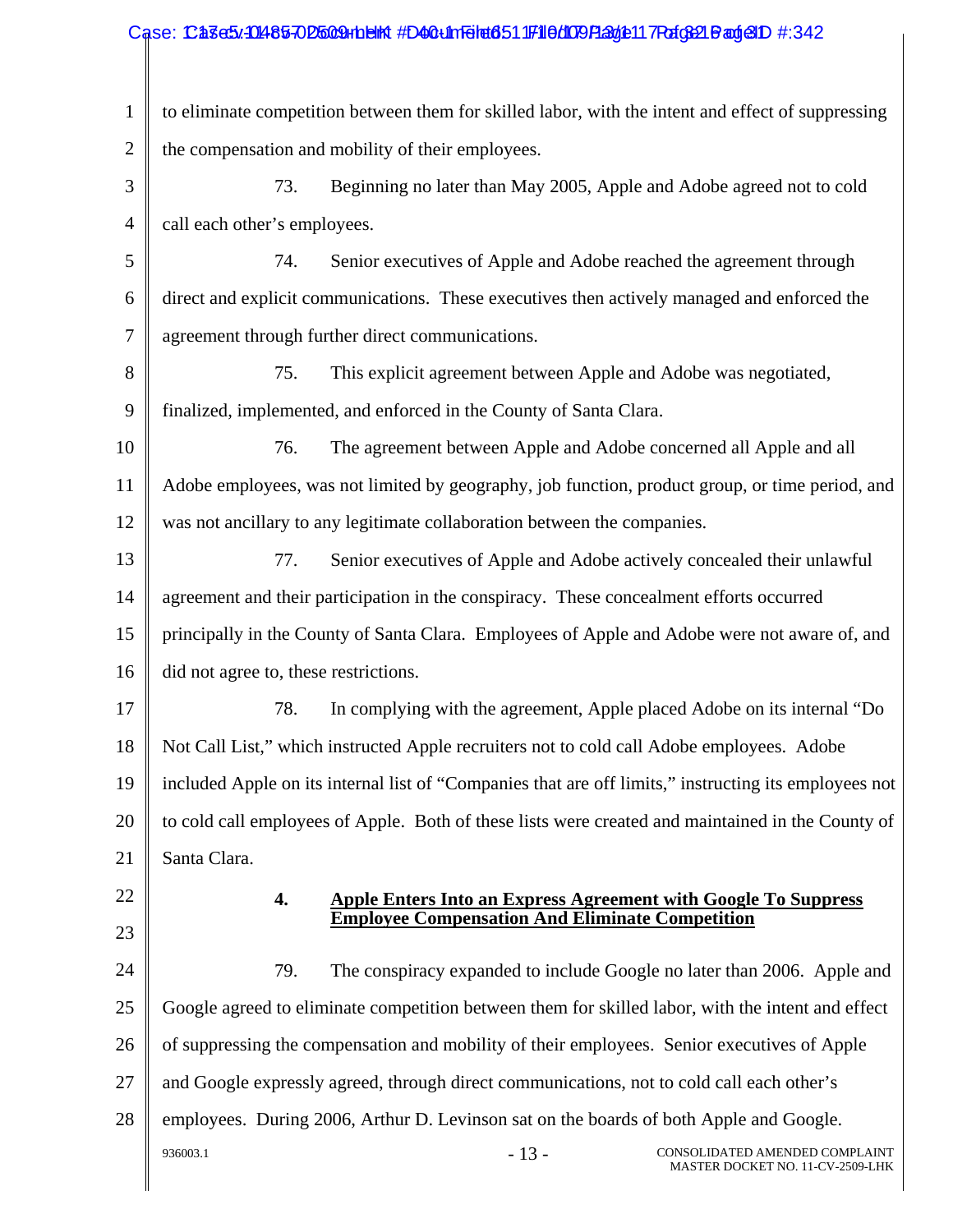|                | Case: CaseS/-01485-02509+helikt #D40+1mFelet6511F110d1079Fladje118FortgB21Fadje1D #:343            |  |  |  |
|----------------|----------------------------------------------------------------------------------------------------|--|--|--|
|                |                                                                                                    |  |  |  |
| $\mathbf{1}$   | This explicit agreement between Apple and Google was negotiated,<br>80.                            |  |  |  |
| $\overline{2}$ | finalized, implemented, and enforced in the County of Santa Clara.                                 |  |  |  |
| 3              | 81.<br>The agreement between Apple and Google concerned all Apple and all                          |  |  |  |
| $\overline{4}$ | Google employees, was not limited by geography, job function, product group, or time period,       |  |  |  |
| 5              | and was not ancillary to any legitimate collaboration between the companies.                       |  |  |  |
| 6              | 82.<br>Apple and Google actively concealed their agreement and their                               |  |  |  |
| 7              | participation in the conspiracy. These concealment efforts occurred principally in the County of   |  |  |  |
| 8              | Santa Clara. Employees were not informed of and did not agree to the restrictions.                 |  |  |  |
| 9              | 83.<br>To ensure compliance with the agreement, Apple placed Google on its                         |  |  |  |
| 10             | internal "Do Not Call List," which instructed Apple employees not to cold call Google              |  |  |  |
| 11             | employees. In turn, Google placed Apple on its internal "Do Not Cold Call" list, and instructed    |  |  |  |
| 12             | relevant employees not to cold call Apple employees. Both of these lists were created and          |  |  |  |
| 13             | maintained in the County of Santa Clara.                                                           |  |  |  |
| 14             | 84.<br>Senior executives of Apple and Google monitored compliance with the                         |  |  |  |
| 15             | agreement and policed violations. In February and March 2007, Apple contacted Google to            |  |  |  |
| 16             | complain about suspected violations of the agreement. In response, Google conducted an internal    |  |  |  |
| 17             | investigation and reported its findings back to Apple. These enforcement activities occurred in    |  |  |  |
| 18             | the County of Santa Clara.                                                                         |  |  |  |
| 19             | 5.<br><b>Apple Enters Into Another Express Agreement with Pixar</b>                                |  |  |  |
| 20             | 85.<br>Beginning no later than April 2007, Apple entered into an agreement with                    |  |  |  |
| 21             | Pixar that was identical to its earlier agreements with Adobe and Google. Apple and Pixar agreed   |  |  |  |
| 22             | to eliminate competition between them for skilled labor, with the intent and effect of suppressing |  |  |  |
| 23             | the compensation and mobility of their employees. Senior executives of Apple and Pixar             |  |  |  |
| 24             | expressly agreed, through direct communications, not to cold call each other's employees.          |  |  |  |
| 25             | 86.<br>This explicit agreement between Apple and Pixar was negotiated, finalized,                  |  |  |  |
| 26             | implemented, and enforced in the County of Santa Clara and the County of Alameda.                  |  |  |  |
| 27             | 87.<br>At this time, Steve Jobs continued to exert substantial control over Pixar.                 |  |  |  |
| 28             | On January 24, 2006, Jobs announced that he had agreed to sell Pixar to the Walt Disney            |  |  |  |
|                | $-14-$<br>936003.1<br>CONSOLIDATED AMENDED COMPLAINT<br>MASTER DOCKET NO. 11-CV-2509-LHK           |  |  |  |
|                |                                                                                                    |  |  |  |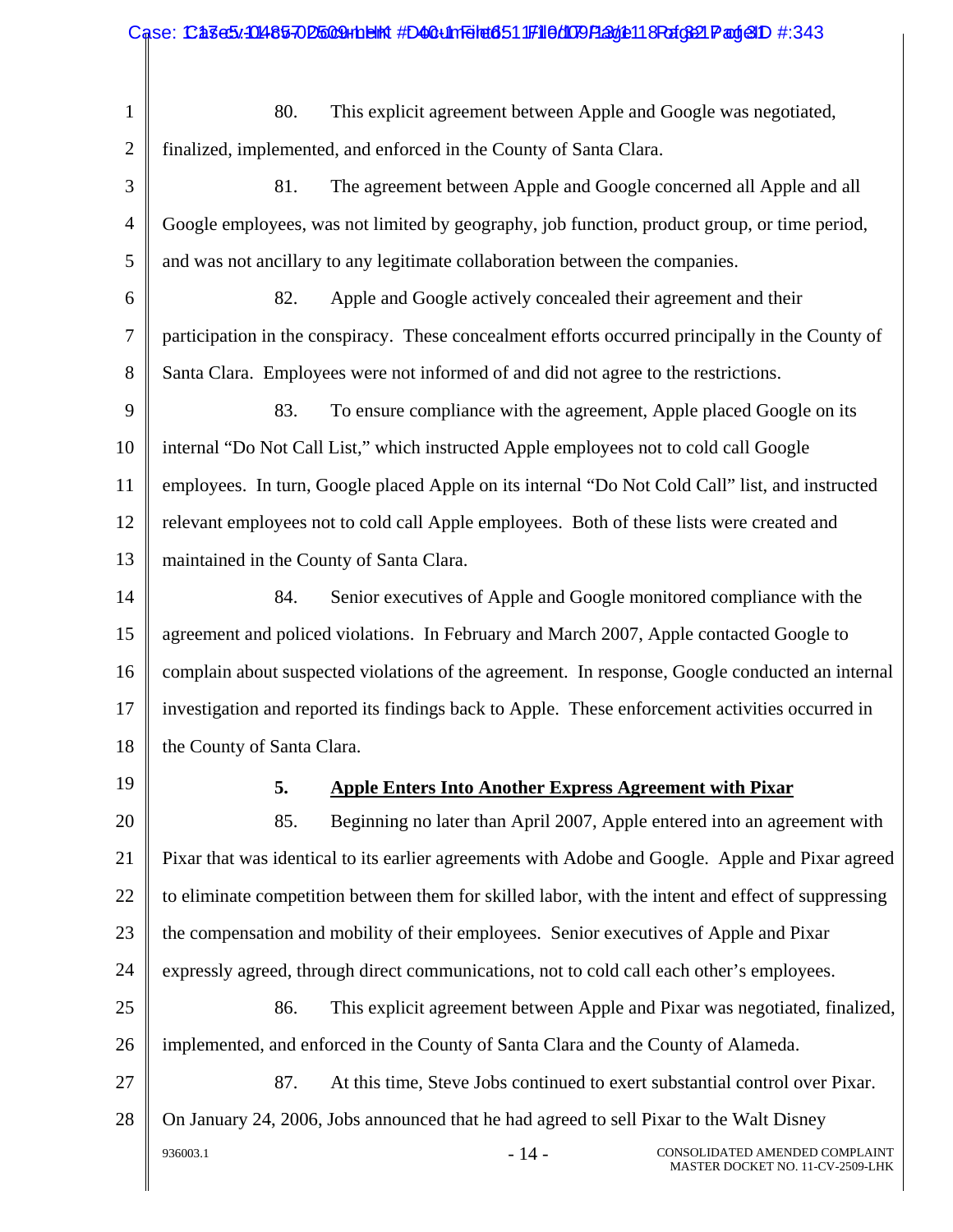## Case: Case3/10485-02509 Hb ## # D40 Un Felt 051 File d09 Page 11 9 Page 2 Page 1 #:344

| $\mathbf{1}$                                             | Company. After the deal closed, Jobs became the single largest shareholder of the Walt Disney   |  |  |  |
|----------------------------------------------------------|-------------------------------------------------------------------------------------------------|--|--|--|
| $\overline{2}$                                           | Company, with over 6% of the company's stock. Jobs thereafter sat on Disney's board of          |  |  |  |
| 3                                                        | directors and continued to oversee Disney's animation businesses, including Pixar.              |  |  |  |
| 4                                                        | 88.<br>The agreement between Apple and Pixar concerned all Apple and all Pixar                  |  |  |  |
| 5                                                        | employees, was not limited by geography, job function, product group, or time period, and was   |  |  |  |
| 6                                                        | not ancillary to any legitimate collaboration between the companies.                            |  |  |  |
| 7                                                        | 89.<br>Apple and Pixar actively concealed their agreement and their participation               |  |  |  |
| 8                                                        | in the conspiracy. Employees were not informed of and did not agree to the restrictions.        |  |  |  |
| 9                                                        | 90.<br>To ensure compliance with the agreement, Apple placed Pixar on its                       |  |  |  |
| 10                                                       | internal "Do Not Call List," which instructed Apple employees not to cold call Pixar employees. |  |  |  |
| 11                                                       | Apple created and maintained this list in the County of Santa Clara. Pixar instructed its human |  |  |  |
| 12                                                       | resource personnel to adhere to the agreement and to preserve documentary evidence establishing |  |  |  |
| 13                                                       | that Pixar had not actively recruited Apple employees.                                          |  |  |  |
| 14                                                       | 91.<br>Senior executives of Apple and Pixar monitored compliance with the                       |  |  |  |
|                                                          | agreement and policed violations.                                                               |  |  |  |
|                                                          |                                                                                                 |  |  |  |
|                                                          | <b>Steve Jobs Attempts To Expand the Conspiracy to Include Palm Inc.</b><br>6.                  |  |  |  |
|                                                          | 92.<br>In approximately August 2007, Steve Jobs contacted the CEO of Palm Inc.                  |  |  |  |
|                                                          | ("Palm"), Edward T. Colligan ("Ed Colligan"), to propose that Apple and Palm agree to refrain   |  |  |  |
|                                                          | from hiring each other's employees.                                                             |  |  |  |
|                                                          | 93.<br>In the several months preceding August 2007, Apple and Palm cold called                  |  |  |  |
|                                                          | each other's employees and otherwise competed for each other's skilled labor. Apple hired       |  |  |  |
|                                                          | approximately 2% of Palm's workforce, and Palm hired a valuable and highly talented Apple       |  |  |  |
|                                                          | executive, Jon Rubinstein, among other Apple employees. This lawful competition led to          |  |  |  |
| 15<br>16<br>17<br>18<br>19<br>20<br>21<br>22<br>23<br>24 | increased compensation for employees of the companies and increased labor mobility and choice.  |  |  |  |
|                                                          | 94.<br>Steve Jobs sought to end competition between Palm and Apple for skilled                  |  |  |  |
| 25<br>26                                                 | labor. Steve Jobs communicated directly with Ed Colligan, stating that "We must do whatever     |  |  |  |
| 27                                                       | we can" to stop cold calling and other competitive recruiting efforts between the companies.    |  |  |  |
| 28                                                       |                                                                                                 |  |  |  |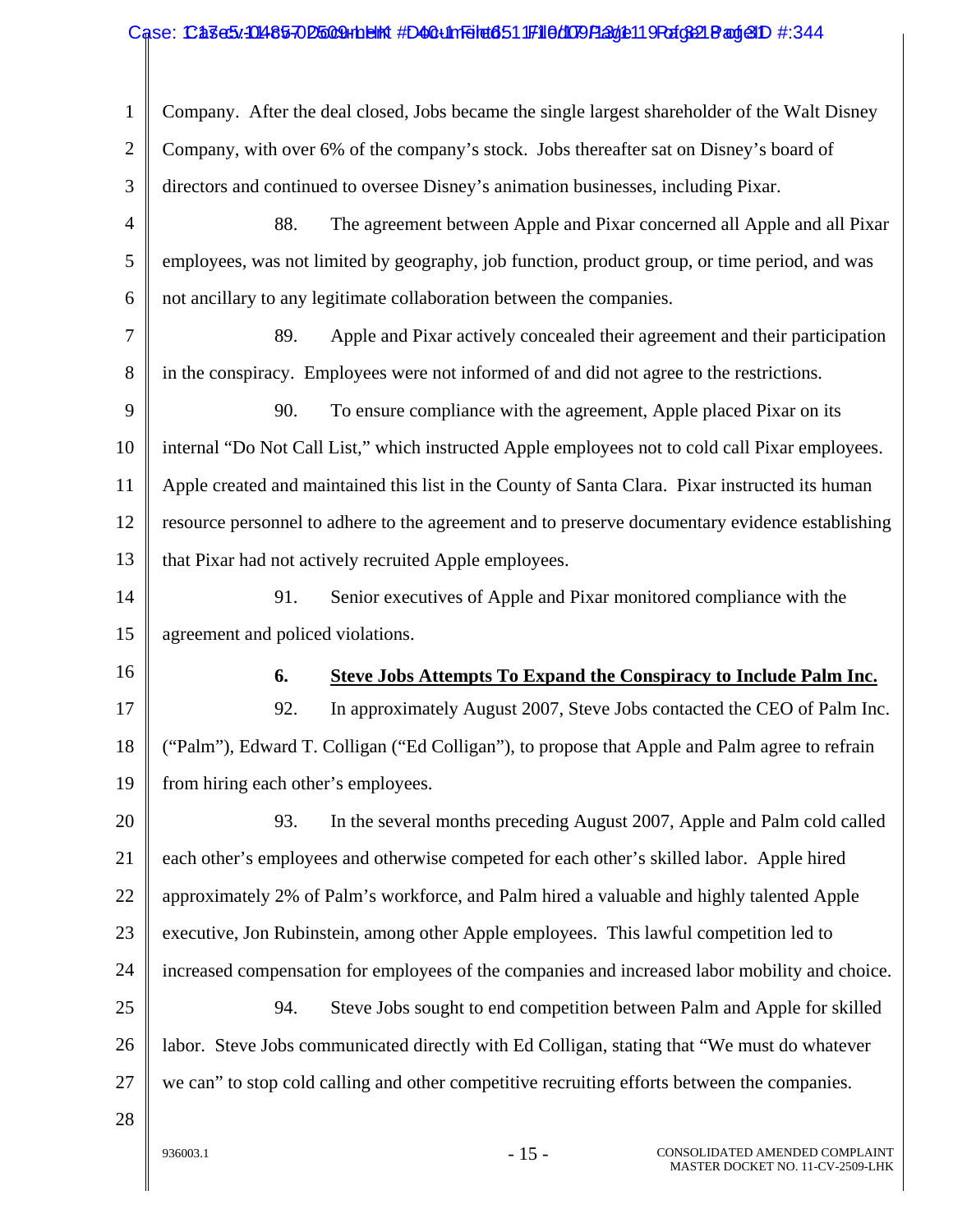#### 1 2 3 4 5 6 7 8 9 10 11 12 13 14 15 16 17 18 19 20 21 22 23 24 25 26 27 28 Steve Jobs attempted to intimidate Palm into agreeing to the proposal by threatening litigation, and stating that Apple had patents and more money than Palm. 95. Ed Colligan rebuffed Steve Jobs' efforts, telling him: "Your proposal that we agree that neither company will hire the other's employees, regardless of the individual's desires, is not only wrong, it is likely illegal." 96. Approximately all of the relevant events and communications regarding Steve Jobs' illicit offer to Palm, and Ed Colligan's refusal, occurred within the County of Santa Clara. **7. Google Enters Into An Express Agreement With Intel** 97. In 2007, Google CEO Eric Schmidt sat on Apple's board of directors, along with Arthur D. Levinson, who continued to sit on the boards of both Apple and Google. 98. Beginning no later than September 2007, Google entered into an agreement with Intel that was identical to Google's earlier agreement with Apple, and identical to Apple's earlier agreements with Adobe and Pixar. Google and Intel agreed to eliminate competition between them for skilled labor, with the intent and effect of suppressing the compensation and mobility of their employees. Senior executives of Google and Intel expressly agreed, through direct communications, not to cold call each other's employees. 99. This explicit agreement between Google and Intel was negotiated, finalized, implemented, and enforced in the County of Santa Clara. 100. The agreement between Google and Intel concerned all Google and all Intel employees, was not limited by geography, job function, product group, or time period, and was not ancillary to any legitimate collaboration between the companies. Google and Intel actively concealed their agreement and their participation in the conspiracy. These concealment efforts occurred principally in the County of Santa Clara. Employees were not informed of and did not agree to the restrictions. 101. To ensure compliance with the agreement, Google listed Intel on its "Do Not Cold Call" list and instructed Google employees not to cold call Intel employees. Intel also informed its relevant personnel about its agreement with Google, and instructed them not to cold Case: Case5.1048570 D5009 Holen #D40 Lin Felted 51 JF1 6 d109 Flad (e12 O Pafge21 Pangel D #:345

936003.1  $16 - 16 -$  CONSOLIDATED AMENDED COMPLAINT MASTER DOCKET NO. 11-CV-2509-LHK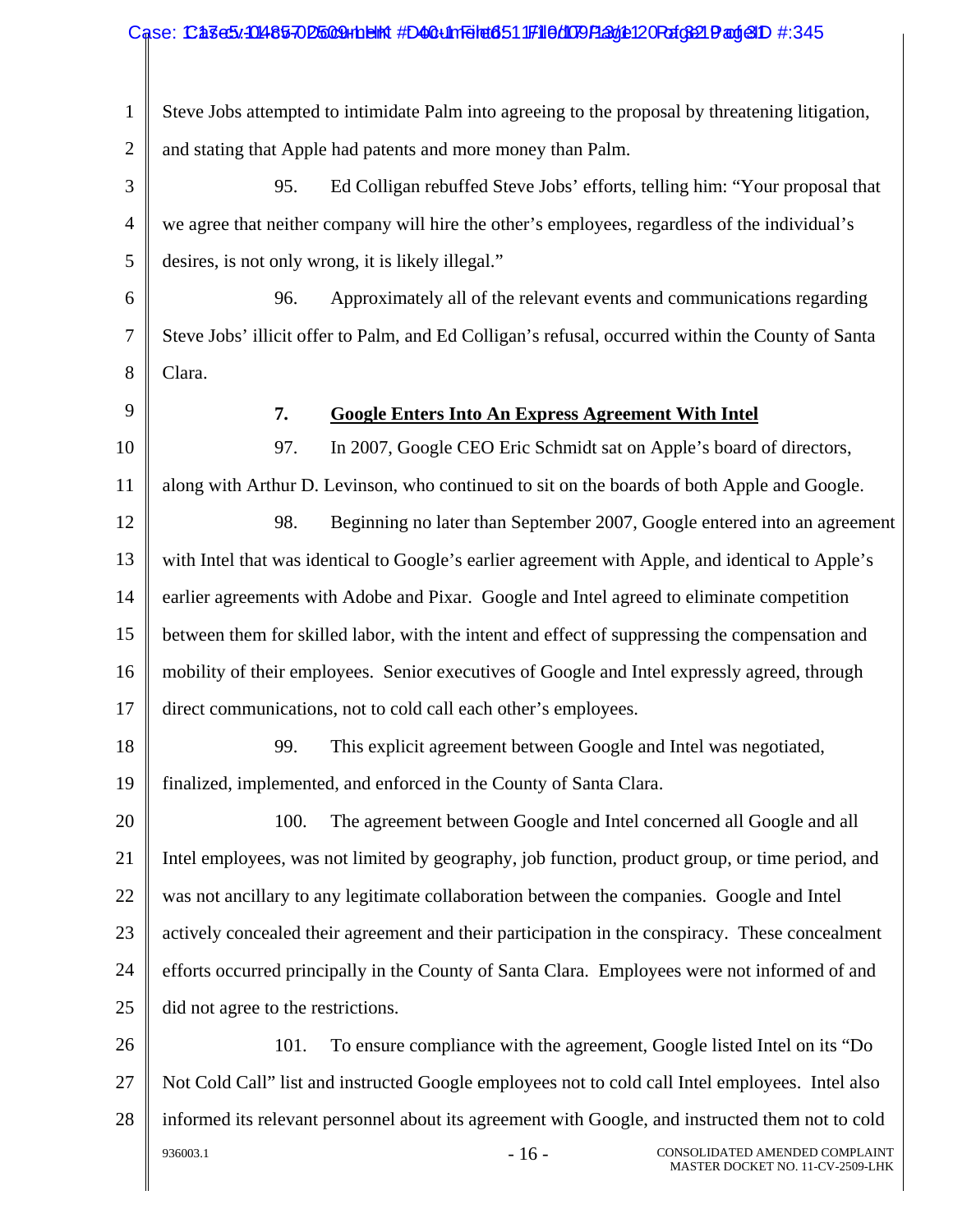#### Case: Case5.1048570 D5009 Holen #D40 Linn Filed: 051 IF1 16 d1079 Fladde12 1 Page 20 and e1D #:346

1 2 call Google employees. Google's "Do Not Cold Call" list was created and maintained in the County of Santa Clara.

3 4 5 102. Senior executives of Google and Intel monitored compliance with the agreement and policed violations. These enforcement activities occurred in the County of Santa Clara.

6

## **8. Google and Intuit Enter Into Another Express Agreement**

7 8 9 10 11 103. In June 2007, Google entered into an express agreement with Intuit that was identical to Google's earlier agreements with Intel and Apple, and identical to the earlier agreements between Apple and Adobe, and between Apple and Pixar. Google CEO Eric Schmidt sat on Apple's board of directors, along with Arthur D. Levinson, who continued to sit on the boards of both Apple and Google.

12 13 14 15 16 104. Google and Intuit agreed to eliminate competition between them for skilled labor, with the intent and effect of suppressing the compensation and mobility of their employees. Senior executives of Google and Intuit expressly agreed, through direct communications, not to cold call each other's employees. This explicit agreement between Google and Intuit was negotiated, finalized, implemented, and enforced in the County of Santa Clara.

17 18 19 20 21 22 105. The agreement between Google and Intuit concerned all Google and all Intuit employees, was not limited by geography, job function, product group, or time period, and was not ancillary to any legitimate collaboration between the companies. Google and Intuit actively concealed their agreement and their participation in the conspiracy. These concealment efforts occurred principally in the County of Santa Clara. Employees were not informed of and did not agree to the restrictions.

23 24 25 26 106. To ensure compliance with the agreement, Google listed Intuit on its "Do Not Cold Call" list and instructed Google employees not to cold call Intuit employees. Intuit also informed its relevant personnel about its agreement with Google, and instructed them not to cold call Google employees.

- 27
- 28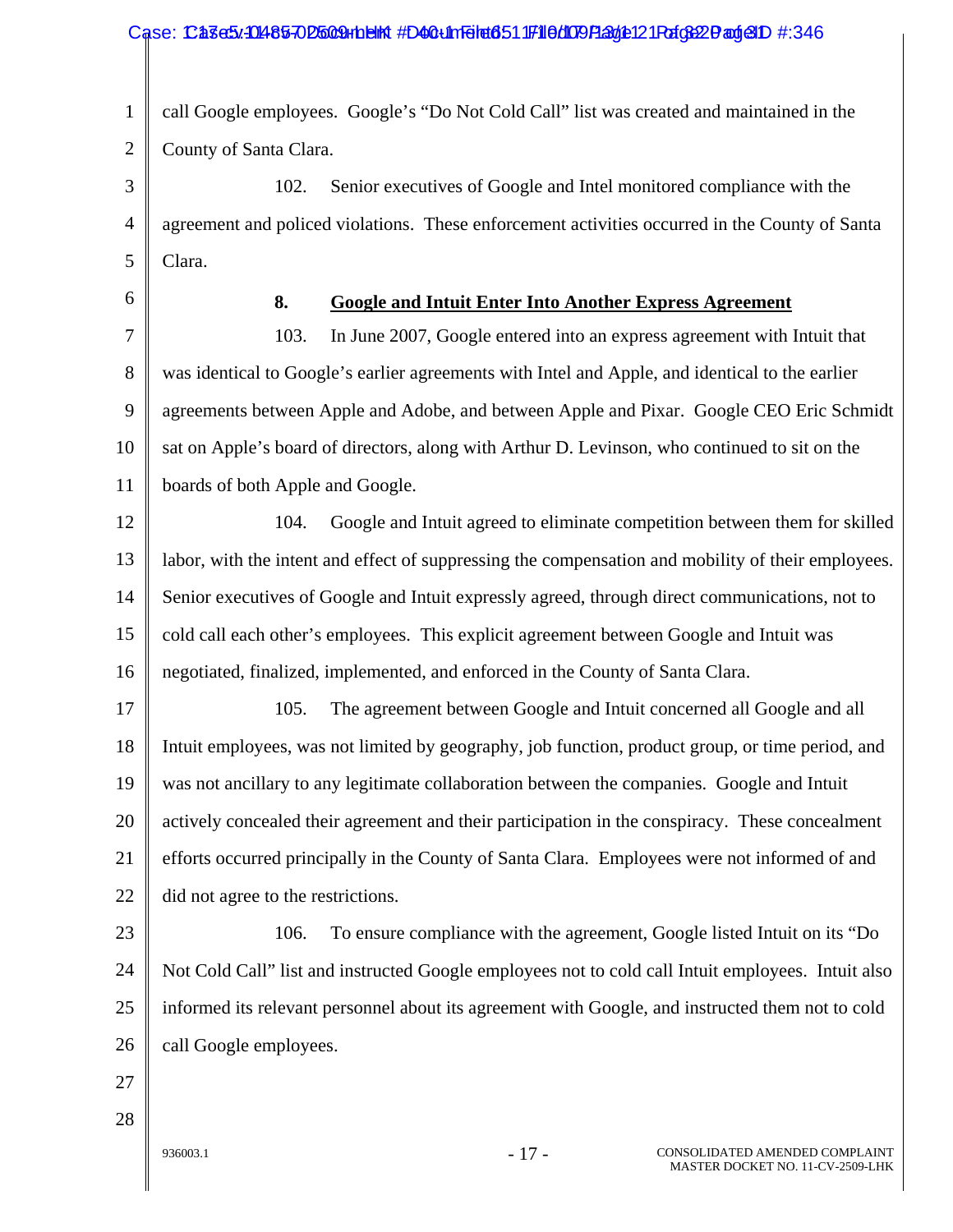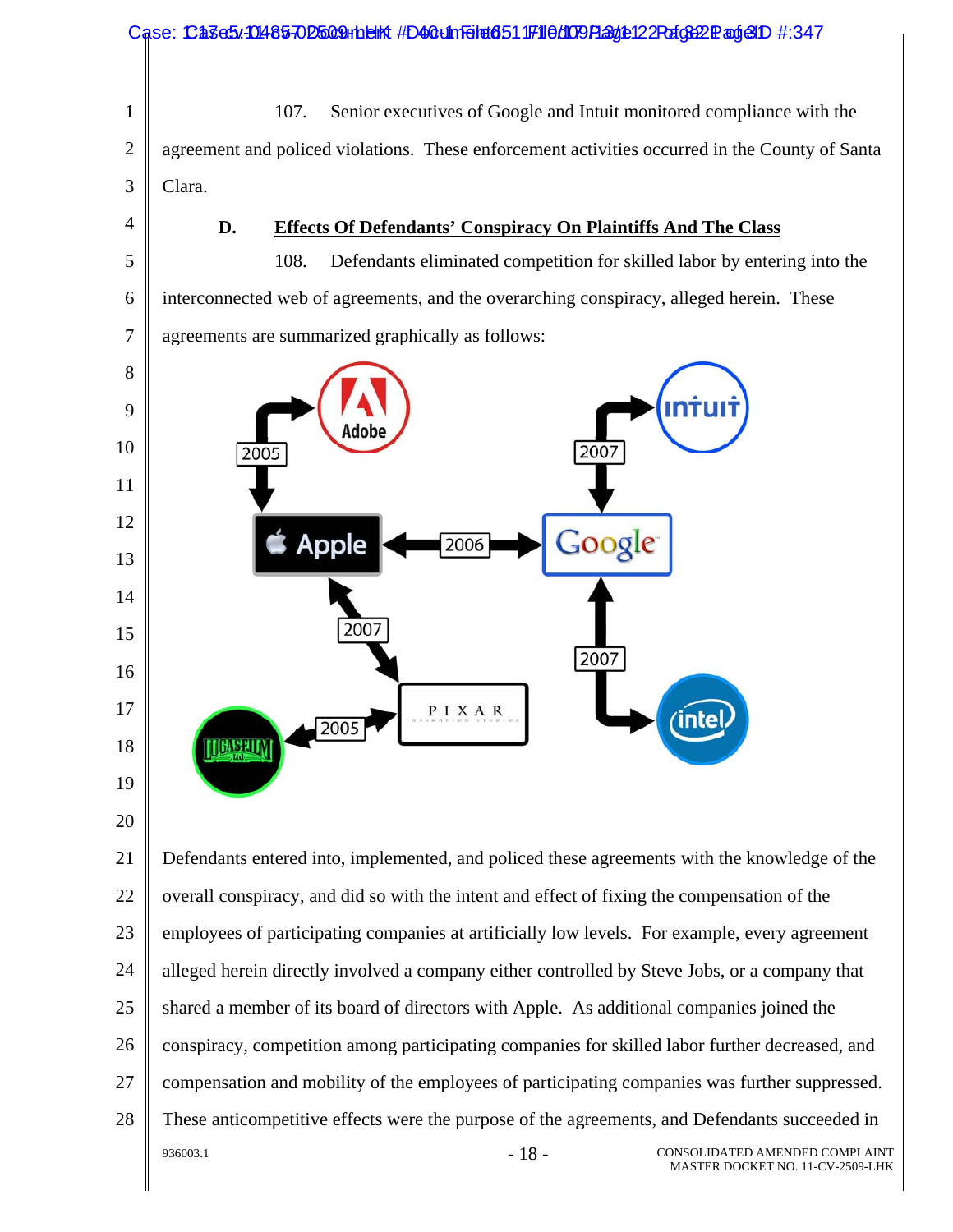#### Case: Case3/1048570 D5009 Holen #D40 Linn Filed: 1171 0 d1079 Playte12 3 Page 22 Page1D #:348

1 2 lowering the compensation and mobility of their employees below what would have prevailed in a lawful and properly functioning labor market.

3 4 5 6 7 8 9 10 11 109. Defendants' conspiracy was an ideal tool to suppress their employees' compensation. Whereas agreements to fix specific and individual compensation packages would be hopelessly complex and impossible to monitor, implement, and police, eliminating entire categories of competition for skilled labor (that affected the compensation and mobility of all employees in a common and predictable fashion) was simple to implement and easy to enforce. 110. Plaintiffs and each member of the Class were harmed by each and every agreement herein alleged. The elimination of competition and suppression of compensation and mobility had a cumulative effect on all Class members. For example, an individual who was an employee of Lucasfilm received lower compensation and faced unlawful obstacles to mobility as

12 13 a result of not only the illicit agreements with Pixar, but also as a result of Pixar's agreement with Apple, and so on.

14 15

#### **E. The Investigation By The Antitrust Division Of The United States Department Of Justice And Subsequent Admissions By Defendants**

16 17 18 19 20 111. Beginning in approximately 2009, the Antitrust Division of the United States Department of Justice (the "DOJ") conducted an investigation into the employment practices of Defendants. The DOJ issued Civil Investigative Demands to Defendants that resulted in Defendants producing responsive documents to the DOJ. The DOJ also interviewed witnesses to certain of the agreements alleged herein.

21 22 23 24 25 26 27 28 112. After reviewing these materials, the DOJ concluded that Defendants had agreed to naked restraints of trade that were *per se* unlawful under the antitrust laws. The DOJ found that Defendants' agreements "are facially anticompetitive because they eliminated a significant form of competition to attract high tech employees, and, overall, substantially diminished competition to the detriment of the affected employees who were likely deprived of competitively important information and access to better job opportunities." The DOJ further found that the agreements "disrupted the normal price-setting mechanisms that apply in the labor setting."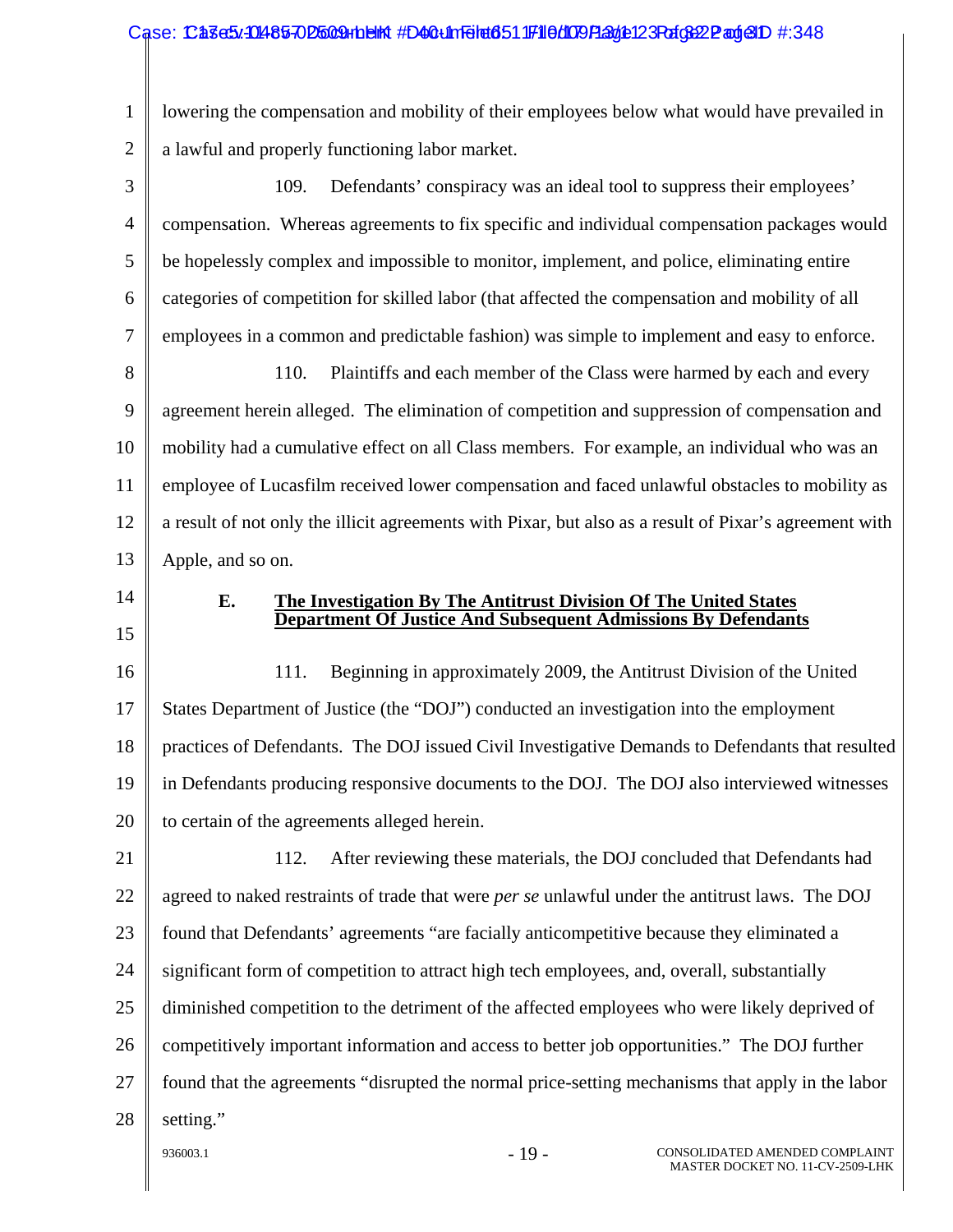1 2 3 113. The DOJ also concluded that Defendants' agreements "were not ancillary to any legitimate collaboration" and were "much broader than reasonably necessary for the formation or implementation of any collaborative effort."

4 5 6 7 8 9 114. On September 24, 2010, the DOJ filed a complaint regarding Defendants' agreements against Adobe, Apple, Google, Intel, Intuit, and Pixar. On December 21, 2010, the DOJ filed another complaint regarding Defendants' agreements, this time against Lucasfilm and Pixar. In both cases, the DOJ filed stipulated proposed final judgments in which Adobe, Apple, Google, Intel, Intuit, Lucasfilm, and Pixar agreed that the DOJ's complaints "state[] a claim upon which relief may be granted" under federal antitrust law.

10 11 12 13 14 15 16 17 115. In the stipulated proposed final judgments, Adobe, Apple, Google, Intel, Intuit, Lucasfilm, and Pixar agreed to be "enjoined from attempting to enter into, maintaining or enforcing any agreement with any other person or in any way refrain from, requesting that any person in any way refrain from, or pressuring any person in any way to refrain from soliciting, cold calling, recruiting, or otherwise competing for employees of the other person." Defendants also agreed to a variety of enforcement measures and to comply with ongoing inspection procedures. The United States District Court for the District of Columbia entered the stipulated proposed final judgments on March 17, 2011 and June 3, 2011.

18 19 20 21 22 23 24 116. After the DOJ's investigation became public in the fall of 2010, Defendants acknowledged participating in the agreements the DOJ alleged in its complaints. These acknowledgments included a statement on September 24, 2010 by Amy Lambert, associate general counsel for Google, who stated that, for years, Google had "decided" not to "'cold call' employees at a few of our partner companies." Lambert also said that a "number of other tech companies had similar 'no cold call' policies—policies which the U.S. Justice Department has been investigating for the past year."

25 26 27 117. The DOJ did not seek monetary penalties of any kind against Defendants, and made no effort to compensate employees of the Defendants who were harmed by Defendants' anticompetitive conduct.

28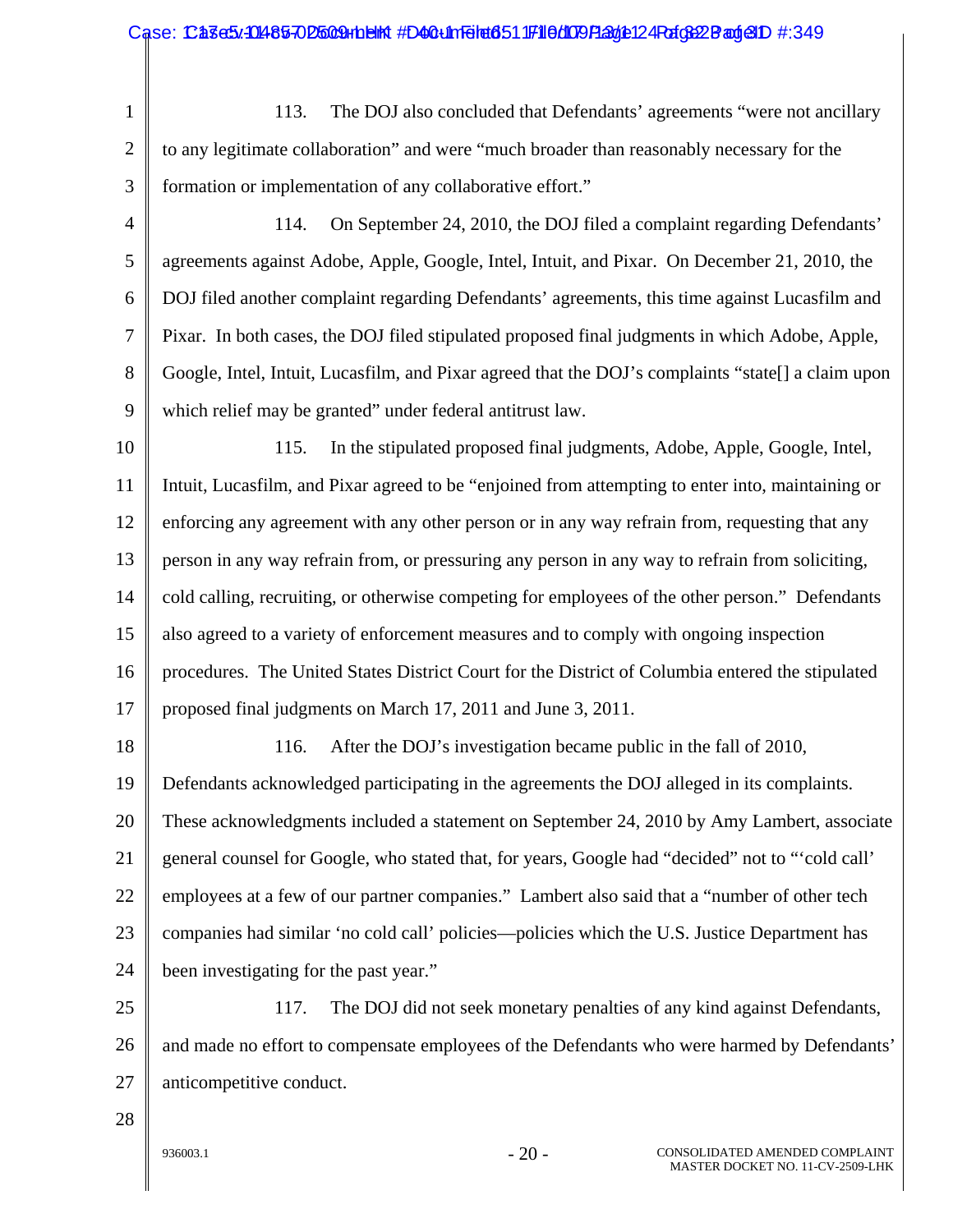|                | Case: CaseS/10485-02509undelt #D40unfelt6511F110d109F13d1e125Fdf632Padje1D #:350                    |  |  |
|----------------|-----------------------------------------------------------------------------------------------------|--|--|
|                |                                                                                                     |  |  |
| $\mathbf{1}$   | 118.<br>Without this class action, Plaintiffs and the Class will be unable to obtain                |  |  |
| $\overline{2}$ | compensation for the harm they suffered, and Defendants will retain the benefits of their unlawful  |  |  |
| 3              | conspiracy.                                                                                         |  |  |
| 4              | <b>FIRST CLAIM FOR RELIEF</b>                                                                       |  |  |
| 5              | (Violations of Section 1 of the Sherman Act, $\overline{15}$ U.S.C. § 1)                            |  |  |
| 6              | 119.<br>Plaintiffs, on behalf of themselves and all others similarly situated, reallege             |  |  |
| 7              | and incorporate herein by reference each of the allegations contained in the preceding paragraphs   |  |  |
| 8              | of this Complaint, and further allege against Defendants and each of them as follows:               |  |  |
| 9              | 120.<br>Defendants entered into and engaged in unlawful agreements in restraint of                  |  |  |
| 10             | the trade and commerce described above in violation of Section 1 of the Sherman Act,                |  |  |
| 11             | 15 U.S.C. § 1. Beginning no later than January 2005 and continuing at least through 2009,           |  |  |
| 12             | Defendants engaged in continuing trusts in restraint of trade and commerce in violation of Section  |  |  |
| 13             | 1 of the Sherman Act.                                                                               |  |  |
| 14             | 121.<br>Defendants' agreements have included concerted action and undertakings                      |  |  |
| 15             | among the Defendants with the purpose and effect of: (a) fixing the compensation of Plaintiffs      |  |  |
| 16             | and the Class at artificially low levels; and (b) eliminating, to a substantial degree, competition |  |  |
| 17             | among Defendants for skilled labor.                                                                 |  |  |
| 18             | As a direct and proximate result of Defendants' combinations and contracts<br>122.                  |  |  |
| 19             | to restrain trade and eliminate competition for skilled labor, members of the Class have suffered   |  |  |
| 20             | injury to their property and have been deprived of the benefits of free and fair competition on the |  |  |
| 21             | merits.                                                                                             |  |  |
| 22             | 123.<br>The unlawful agreements among Defendants has had the following effects,                     |  |  |
| 23             | among others:                                                                                       |  |  |
| 24             | competition among Defendants for skilled labor has been<br>a.                                       |  |  |
| 25             | suppressed, restrained, and eliminated; and                                                         |  |  |
| 26             | $\mathbf b$ .<br>Plaintiffs and class members have received lower compensation                      |  |  |
| 27             | from Defendants than they otherwise would have received in the absence of Defendants' unlawful      |  |  |
| 28             |                                                                                                     |  |  |
|                | $-21-$<br>936003.1<br>CONSOLIDATED AMENDED COMPLAINT<br>MASTER DOCKET NO. 11-CV-2509-LHK            |  |  |

I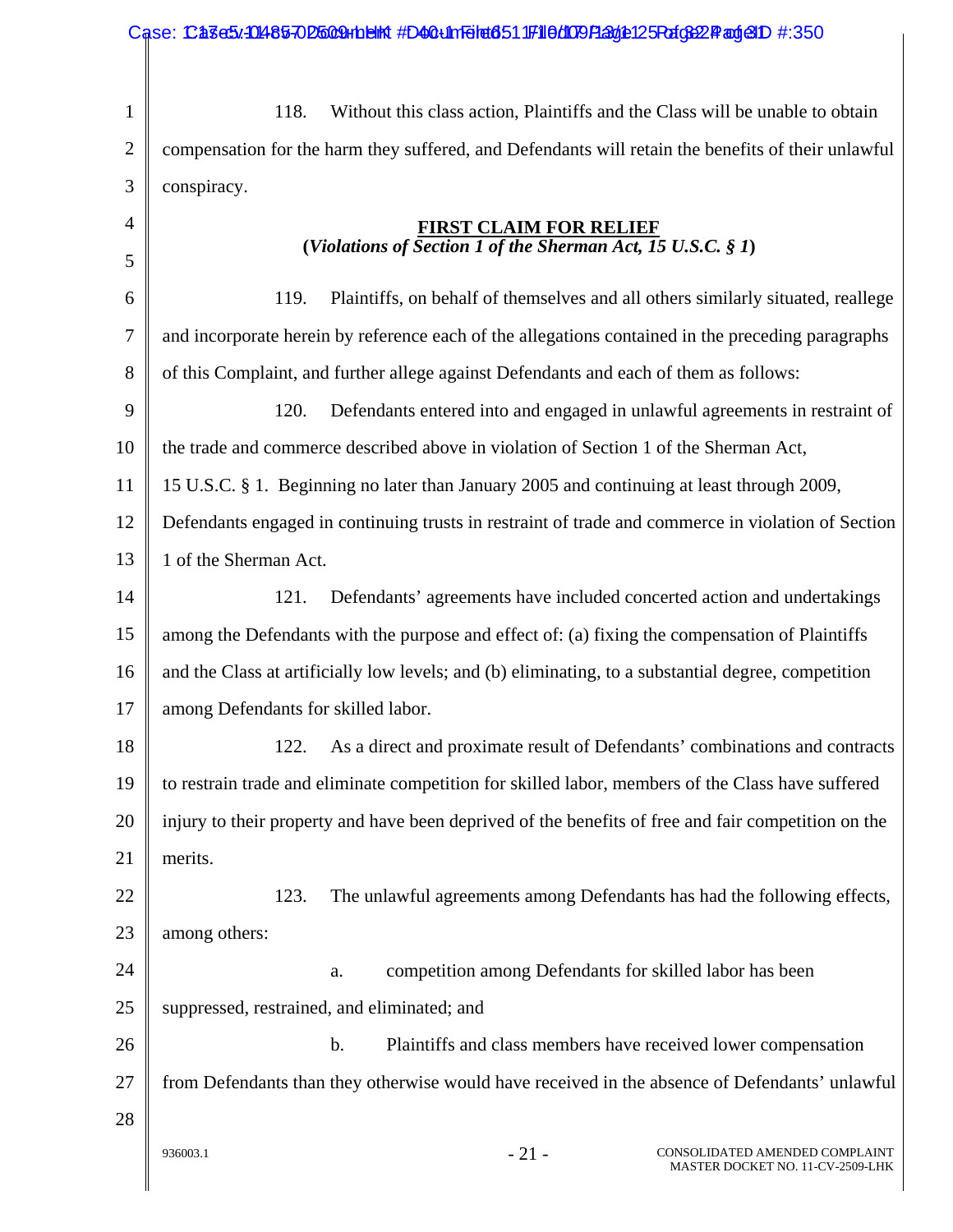#### 1 2 3 4 5 6 7 8 9 10 11 12 13 14 15 16 17 18 19 20 21 22 23 24 25 26 27 28 936003.1  $-22$  - CONSOLIDATED AMENDED COMPLAINT MASTER DOCKET NO. 11-CV-2509-LHK agreements, and, as a result, have been injured in their property and have suffered damages in an amount according to proof at trial. 124. The acts done by each Defendant as part of, and in furtherance of, their contracts, combinations or conspiracies were authorized, ordered, or done by their respective officers, directors, agents, employees, or representatives while actively engaged in the management of each Defendant's affairs. 125. Defendants' contracts, combinations and/or conspiracies are *per se* violations of Section 1 of the Sherman Act. 126. Accordingly, Plaintiffs and members of the Class seek three times their damages caused by Defendants' violations of Section 1 of the Sherman Act, the costs of bringing suit, reasonable attorneys' fees, and a permanent injunction enjoining Defendants' from ever again entering into similar agreements in violation of Section 1 of the Sherman Act.  **SECOND CLAIM FOR RELIEF (***Violations of the Cartwright Act, Cal. Bus. & Prof. Code §§ 16720, et seq***.)**  127. Plaintiffs, on behalf of themselves and all others similarly situated, reallege and incorporate herein by reference each of the allegations contained in the preceding paragraphs of this Complaint, and further alleges against Defendants and each of them as follows: 128. Defendants entered into and engaged in an unlawful trust in restraint of the trade and commerce described above in violation of California Business and Professions Code section 16720. Beginning no later than January 2005 and continuing at least through 2009, Defendants engaged in continuing trusts in restraint of trade and commerce in violation of the Cartwright Act. 129. Defendants' trusts have included concerted action and undertakings among the Defendants with the purpose and effect of: (a) fixing the compensation of Plaintiffs and the Class at artificially low levels; and (b) eliminating, to a substantial degree, competition among Defendants for skilled labor. 130. As a direct and proximate result of Defendants' combinations and contracts to restrain trade and eliminate competition for skilled labor, members of the Class have suffered Case: Case5.1048570 D5009 Holen #D40 Lin Filed: 351 IF1 16 Alm Page 12 GRof GE22 Pange1D #:351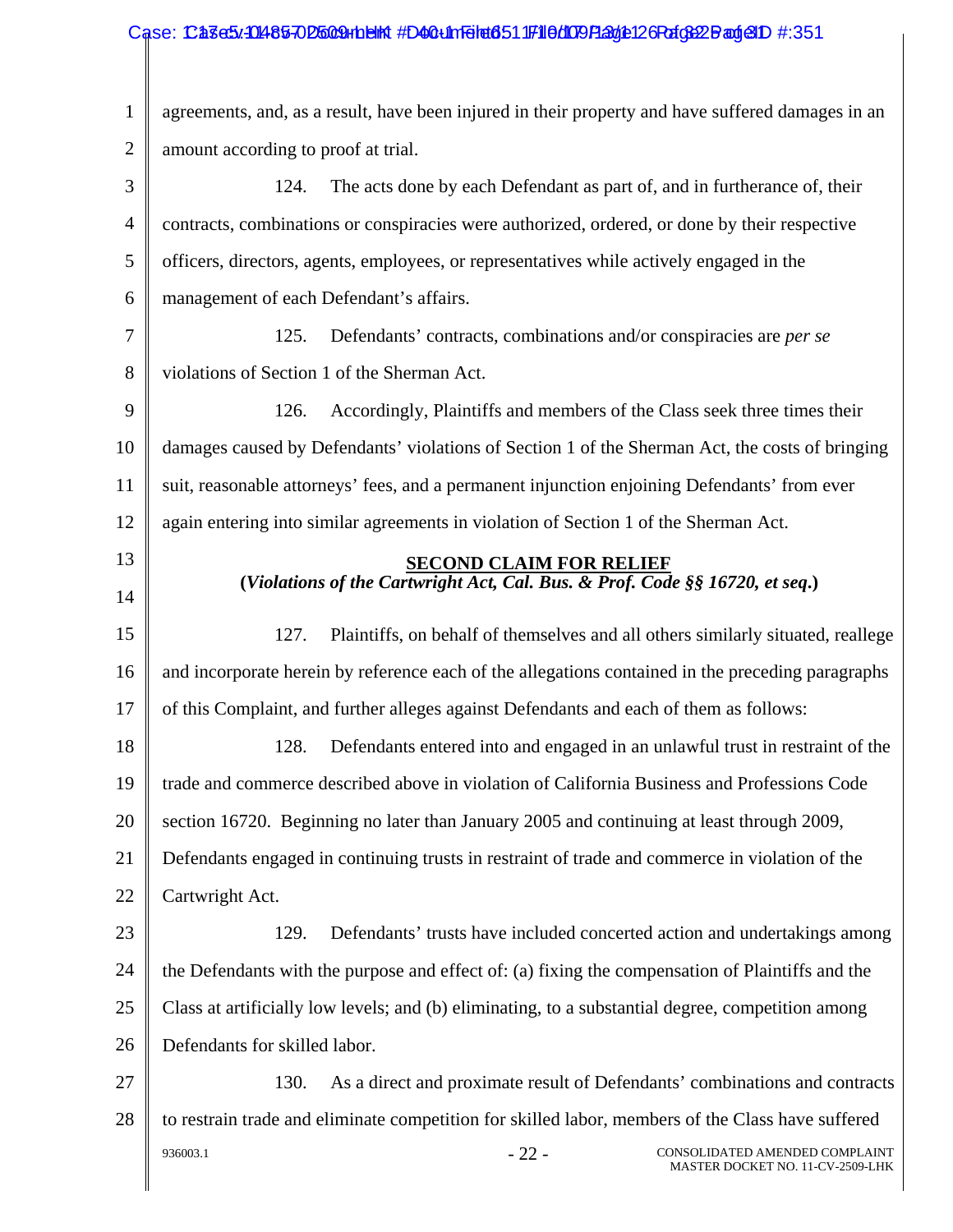#### 1 2 3 4 5 6 7 8 9 10 11 12 13 14 15 16 17 18 19 20 21 22 23 24 25 26 27 28 936003.1  $-23$  - CONSOLIDATED AMENDED COMPLAINT MASTER DOCKET NO. 11-CV-2509-LHK injury to their property and have been deprived of the benefits of free and fair competition on the merits. 131. The unlawful trust among Defendants has had the following effects, among others: a. competition among Defendants for skilled labor has been suppressed, restrained, and eliminated; and b. Plaintiffs and Class members have received lower compensation from Defendants than they otherwise would have received in the absence of Defendants' unlawful trust, and, as a result, have been injured in their property and have suffered damages in an amount according to proof at trial. 132. Plaintiffs and members of the Class are "persons" within the meaning of the Cartwright Act as defined in section 16702. 133. The acts done by each Defendant as part of, and in furtherance of, their contracts, combinations or conspiracies were authorized, ordered, or done by their respective officers, directors, agents, employees, or representatives while actively engaged in the management of each Defendant's affairs. 134. Defendants' contracts, combinations and/or conspiracies are *per se* violations of the Cartwright Act. 135. Accordingly, Plaintiffs and members of the Class seek three times their damages caused by Defendants' violations of the Cartwright Act, the costs of bringing suit, reasonable attorneys' fees, and a permanent injunction enjoining Defendants' from ever again entering into similar agreements in violation of the Cartwright Act.  **THIRD CLAIM FOR RELIEF (***Violations of Cal. Bus. & Prof. Code § 16600***)**  136. Plaintiffs, on behalf of themselves and all others similarly situated, reallege and incorporate herein by reference each of the allegations contained in the preceding paragraphs of this Complaint, and further alleges against Defendants and each of them as follows: Case: Case5.1048570 D5009 Holen #D40 Linn Filed: 051 IF1 16 d1079 Fladde12 7 Page 22 Badd e1 D #:352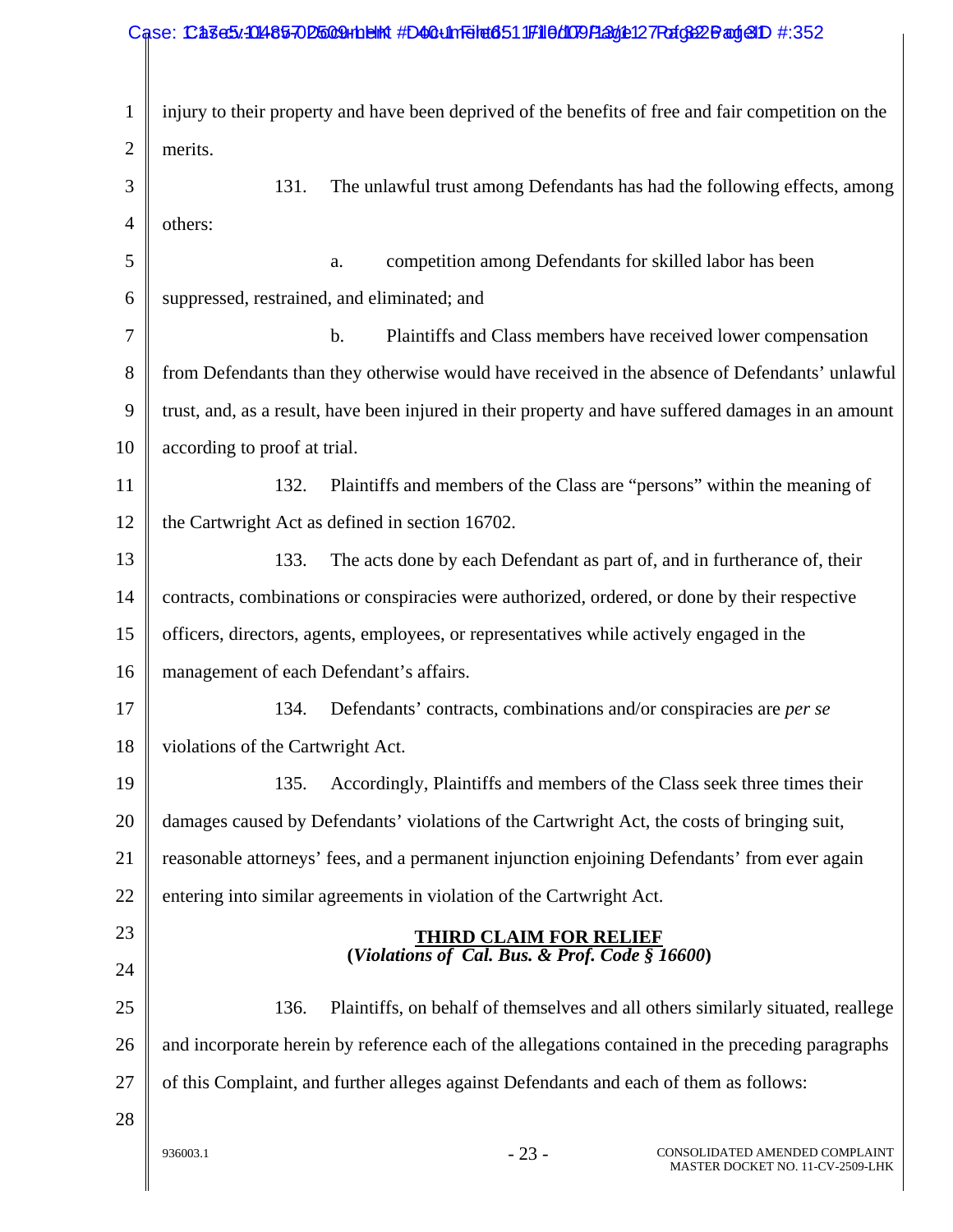|                | Case: CaseS/10485-02509unelth #D40unFelt6511F110d109Plad1e128Pdfg622Pad1e1D #:353                 |  |  |  |
|----------------|---------------------------------------------------------------------------------------------------|--|--|--|
|                |                                                                                                   |  |  |  |
| $\mathbf{1}$   | Defendants entered into, implemented, and enforced express agreements<br>137.                     |  |  |  |
| $\overline{2}$ | that are unlawful and void under Section 16600.                                                   |  |  |  |
| 3              | 138.<br>Defendants' agreements and conspiracy have included concerted action                      |  |  |  |
| $\overline{4}$ | and undertakings among the Defendants with the purpose and effect of: (a) reducing open           |  |  |  |
| 5              | competition among Defendants for skilled labor; (b) reducing employee mobility; (c) eliminating   |  |  |  |
| 6              | opportunities for employees to pursue lawful employment of their choice; and (d) limiting         |  |  |  |
| 7              | employee professional betterment.                                                                 |  |  |  |
| 8              | 139.<br>Defendants' agreements and conspiracy are contrary to California's settled                |  |  |  |
| 9              | legislative policy in favor of open competition and employee mobility, and are therefore void and |  |  |  |
| 10             | unlawful.                                                                                         |  |  |  |
| 11             | 140.<br>Defendants' agreements and conspiracy were not intended to protect and                    |  |  |  |
| 12             | were not limited to protect any legitimate proprietary interest of Defendants.                    |  |  |  |
| 13             | 141.<br>Defendants' agreements and conspiracy do not fall within any statutory                    |  |  |  |
| 14             | exception to Section 16600.                                                                       |  |  |  |
| 15             | The acts done by each Defendant as part of, and in furtherance of, their<br>142.                  |  |  |  |
| 16             | contracts, combinations or conspiracies were authorized, ordered, or done by their respective     |  |  |  |
| 17             | officers, directors, agents, employees, or representatives while actively engaged in the          |  |  |  |
| 18             | management of each Defendant's affairs.                                                           |  |  |  |
| 19             | Accordingly, Plaintiffs and members of the Class seek a judicial<br>143.                          |  |  |  |
| 20             | declaration that Defendants' agreements and conspiracy are void as a matter of law under Section  |  |  |  |
| 21             | 16600, and a permanent injunction enjoining Defendants' from ever again entering into similar     |  |  |  |
| 22             | agreements in violation of Section 16600.                                                         |  |  |  |
| 23             | <b>FOURTH CLAIM FOR RELIEF</b>                                                                    |  |  |  |
| 24             | (Unfair Competition in Violation of Cal. Bus. & Prof. Code §§ 17200, et seq.)                     |  |  |  |
| 25             | Plaintiffs, on behalf of themselves and all others similarly situated, reallege<br>144.           |  |  |  |
| 26             | and incorporate herein by reference each of the allegations contained in the preceding paragraphs |  |  |  |
| 27             | of this Complaint, and further alleges against Defendants as follows:                             |  |  |  |
| 28             |                                                                                                   |  |  |  |
|                | $-24-$<br>CONSOLIDATED AMENDED COMPLAINT<br>936003.1<br>MASTER DOCKET NO. 11-CV-2509-LHK          |  |  |  |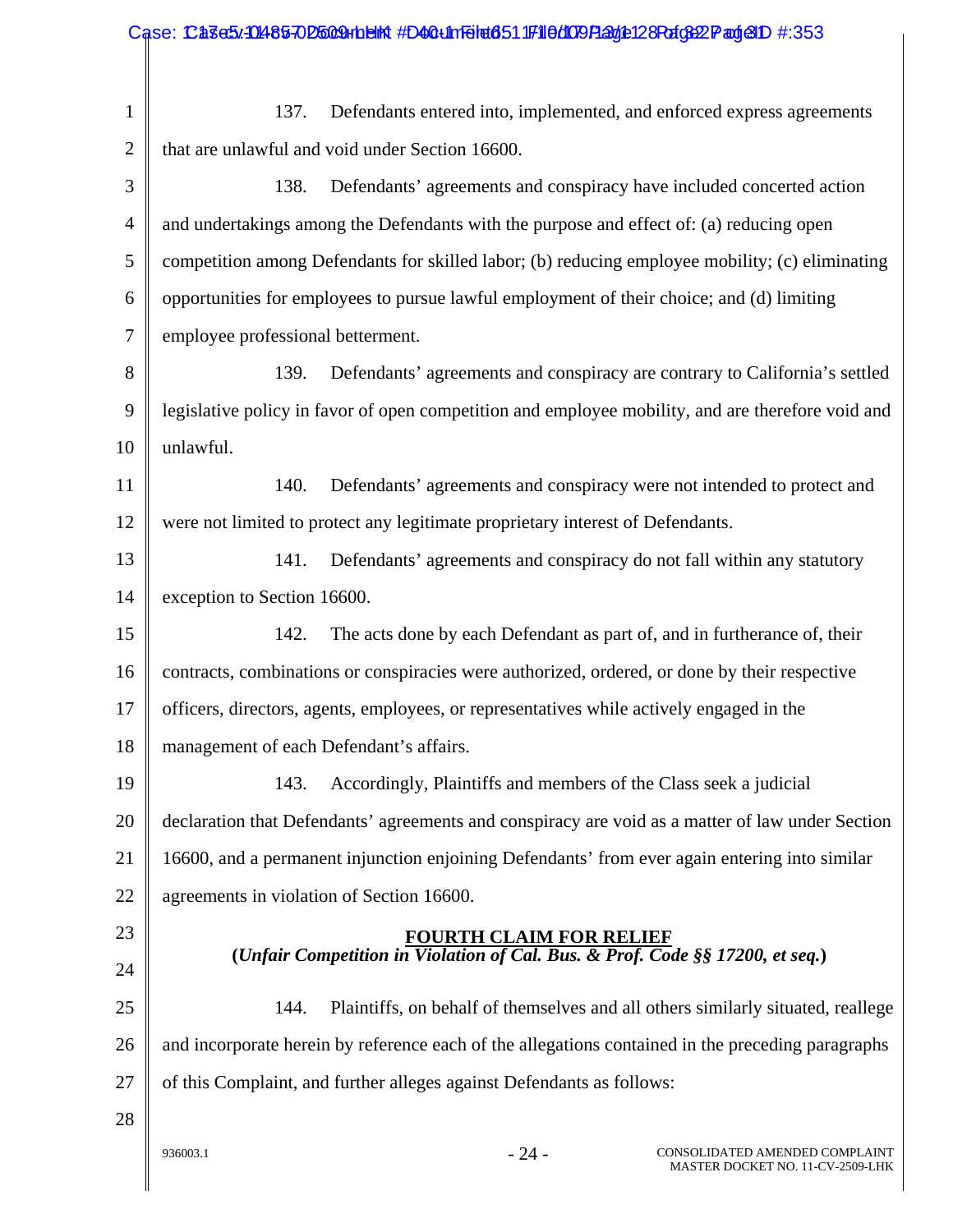| $\mathbf{1}$   | Defendants' actions to restrain trade and fix the total compensation of their<br>145.                |  |  |  |
|----------------|------------------------------------------------------------------------------------------------------|--|--|--|
| $\mathbf{2}$   | employees constitute unfair competition and unlawful, unfair, and fraudulent business acts and       |  |  |  |
| 3              | practices in violation of California Business and Professional Code sections 17200, et seq.          |  |  |  |
| $\overline{4}$ | The conduct of Defendants in engaging in combinations with others with<br>146.                       |  |  |  |
| 5              | the intent, purpose, and effect of creating and carrying out restrictions in trade and commerce;     |  |  |  |
| 6              | eliminating competition among them for skilled labor; and fixing the compensation of their           |  |  |  |
| 7              | employees at artificially low levels, constitute and was intended to constitute unfair competition   |  |  |  |
| 8              | and unlawful, unfair, and fraudulent business acts and practices within the meaning of California    |  |  |  |
| 9              | Business and Professions Code section 17200.                                                         |  |  |  |
| 10             | 147.<br>Defendants also violated California's Unfair Competition Law by violating                    |  |  |  |
| 11             | the Sherman Act, Cartwright Act, and/or by violating Section 16600.                                  |  |  |  |
| 12             | As a result of Defendants' violations of Business and Professions Code<br>148.                       |  |  |  |
| 13             | section 17200, Defendants have unjustly enriched themselves at the expense of Plaintiffs and the     |  |  |  |
| 14             | Class. The unjust enrichment continues to accrue as the unlawful, unfair, and fraudulent business    |  |  |  |
| 15             | acts and practices continue.                                                                         |  |  |  |
| 16             | To prevent their unjust enrichment, Defendants and their co-conspirators<br>149.                     |  |  |  |
| 17             | should be required pursuant to Business and Professions Code sections 17203 and 17204 to             |  |  |  |
| 18             | disgorge their illegal gains for the purpose of making full restitution to all injured class members |  |  |  |
| 19             | identified hereinabove. Defendants should also be permanently enjoined from continuing their         |  |  |  |
| 20             | violations of Business and Professions Code section 17200.                                           |  |  |  |
| 21             | 150.<br>The acts and business practices, as alleged herein, constituted and                          |  |  |  |
| 22             | constitute a common, continuous, and continuing course of conduct of unfair competition by           |  |  |  |
| 23             | means of unfair, unlawful, and/or fraudulent business acts or practices within the meaning of        |  |  |  |
| 24             | California Business and Professions Code section 17200, et seq., including, but in no way limited    |  |  |  |
| 25             | to, violations of the Sherman Act, Cartwright Act, and/or Section 16600.                             |  |  |  |
| 26             | 151.<br>Defendants' acts and business practices as described above, whether or not                   |  |  |  |
| 27             | in violation of the Sherman Act, Cartwright Act, and/or Section 16600 are otherwise unfair,          |  |  |  |
| 28             | unconscionable, unlawful, and fraudulent.                                                            |  |  |  |
|                | $-25-$<br>CONSOLIDATED AMENDED COMPLAINT<br>936003.1<br>MASTER DOCKET NO. 11-CV-2509-LHK             |  |  |  |
|                |                                                                                                      |  |  |  |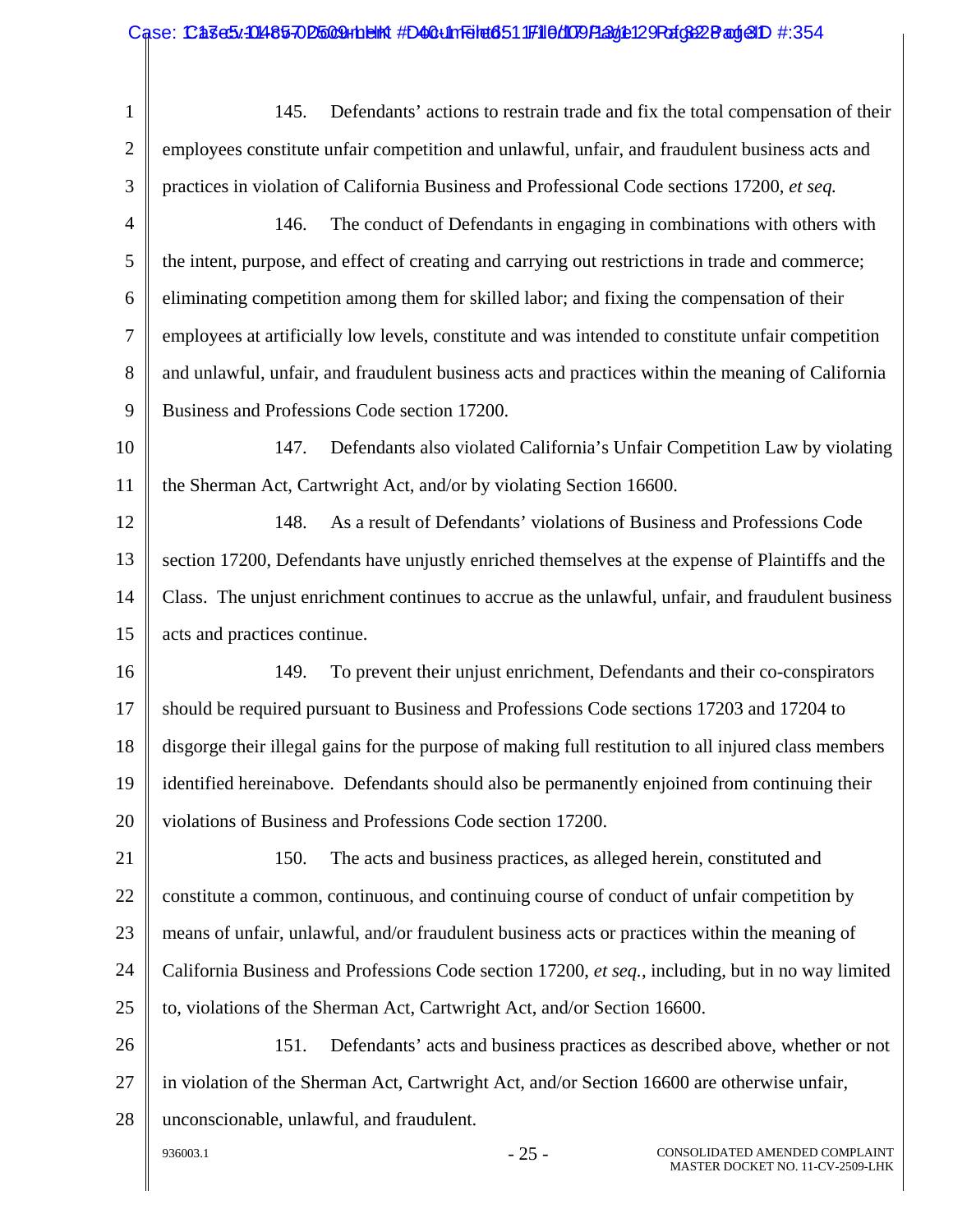|                | Case: CaseS/-0485-02509unelth #D40unFelt6511F110d109F1adde130Fcfg622Padje1D #:355                   |  |  |
|----------------|-----------------------------------------------------------------------------------------------------|--|--|
|                |                                                                                                     |  |  |
| $\mathbf{1}$   | 152.<br>Accordingly, Plaintiffs, on behalf of themselves and all others similarly                   |  |  |
| $\overline{2}$ | situated, requests the following classwide equitable relief:                                        |  |  |
| 3              | that a judicial determination and declaration be made of the rights<br>a.                           |  |  |
| $\overline{4}$ | of Plaintiffs and the Class members, and the corresponding responsibilities of Defendants;          |  |  |
| 5              | that Defendants be declared to be financially responsible for the<br>b.                             |  |  |
| 6              | costs and expenses of a Court-approved notice program by mail, broadcast media, and publication     |  |  |
| 7              | designed to give immediate notification to class members; and                                       |  |  |
| 8              | requiring disgorgement and/or imposing a constructive trust upon<br>$C_{\bullet}$                   |  |  |
| 9              | Defendants' ill-gotten gains, freezing Defendants' assets, and/or requiring Defendants to pay       |  |  |
| 10             | restitution to Plaintiffs and to all members of the Class of all funds acquired by means of any act |  |  |
| 11             | or practice declared by this Court to be an unlawful, unfair, or fraudulent.                        |  |  |
| 12             | <b>PRAYER FOR RELIEF</b>                                                                            |  |  |
| 13             | WHEREFORE, Plaintiffs pray that this Court enter judgment on their behalf and that of               |  |  |
| 14             | the Class by adjudging and decreeing that:                                                          |  |  |
| 15             | This action may be maintained as a class action, with Plaintiffs as the<br>153.                     |  |  |
| 16             | designated Class representatives and their counsel as Class counsel;                                |  |  |
| 17             | 154. Defendants have engaged in a trust, contract, combination, or conspiracy in                    |  |  |
| 18             | violation of Section 1 of the Sherman Act and California Business and Professions Code              |  |  |
| 19             | section 16750(a), and that Plaintiffs and the members of the Class have been damaged and injured    |  |  |
| 20             | in their business and property as a result of this violation;                                       |  |  |
| 21             | The alleged combinations and conspiracy be adjudged and decreed to be<br>155.                       |  |  |
| 22             | per se violations of the Sherman Act and Cartwright Act;                                            |  |  |
| 23             | Plaintiffs and the members of the Class they represent recover threefold the<br>156.                |  |  |
| 24             | damages determined to have been sustained by them as a result of the conduct of Defendants,         |  |  |
| 25             | complained of herein, and that judgment be entered against Defendants for the amount so             |  |  |
| 26             | determined;                                                                                         |  |  |
| 27             | The alleged combinations and conspiracy be adjudged void and unlawful<br>157.                       |  |  |
| 28             | under Section 16600;                                                                                |  |  |
|                | $-26-$<br>936003.1<br>CONSOLIDATED AMENDED COMPLAINT<br>MASTER DOCKET NO. 11-CV-2509-LHK            |  |  |

 $\mathsf{l}$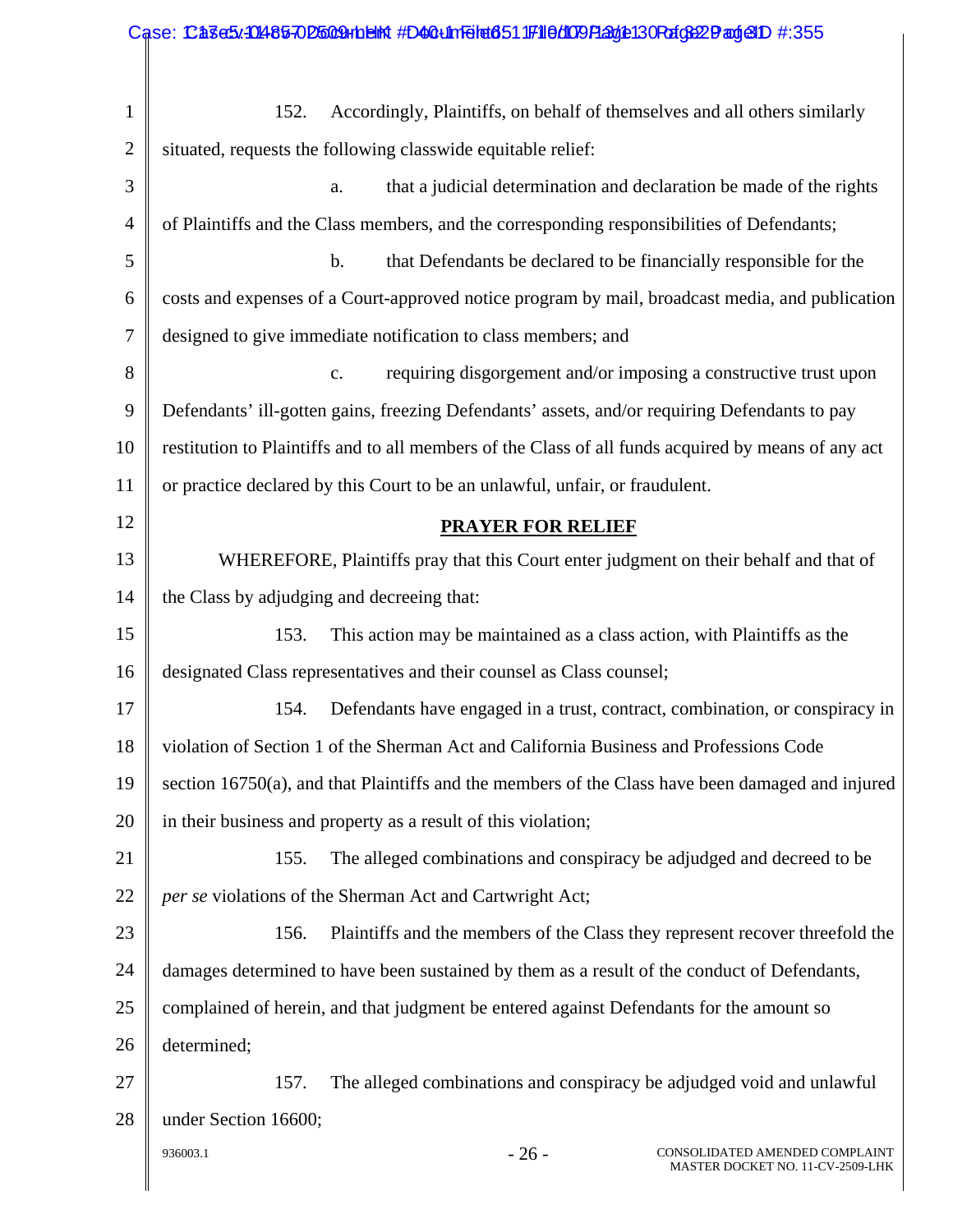|                | Case: Ca3e5/10485702509unelint #D40umTeilet6511F110d109Fladde131Fdfg623Padje1D #:356            |  |  |
|----------------|-------------------------------------------------------------------------------------------------|--|--|
| $\mathbf{1}$   | The conduct of Defendants constitutes unlawful, unfair, and/or fraudulent<br>158.               |  |  |
| $\overline{c}$ | business practices within the meaning of California's Unfair Competition Law, California        |  |  |
| 3              | Business and Professions Code section 17200, et seq.;                                           |  |  |
| 4              | Judgment be entered against Defendants and in favor of Plaintiffs and each<br>159.              |  |  |
| $\overline{5}$ | member of the Class they represent, for restitution and disgorgement of ill-gotten gains as     |  |  |
| 6              | allowed by law and equity as determined to have been sustained by them, together with the costs |  |  |
| 7              | of suit, including reasonable attorneys' fees;                                                  |  |  |
| 8              | For prejudgment and post-judgment interest;<br>160.                                             |  |  |
| 9              | For equitable relief, including a judicial determination of the rights and<br>161.              |  |  |
| 10             | responsibilities of the parties;                                                                |  |  |
| 11             | 162.<br>For attorneys' fees;                                                                    |  |  |
| 12             | 163.<br>For costs of suit; and                                                                  |  |  |
| 13             | 164.<br>For such other and further relief as the Court may deem just and proper.                |  |  |
| 14             | <b>JURY DEMAND</b>                                                                              |  |  |
| 15             | Pursuant to Federal Rule of Civil Procedure 38(b), Plaintiffs demand a jury trial for all       |  |  |
| 16             | claims and issues so triable.                                                                   |  |  |
| 17             | LIEFF, CABRASER, HEIMANN & BERNSTEIN, LLP<br>Dated: September 2, 2011                           |  |  |
| 18             |                                                                                                 |  |  |
| 19             | By:                                                                                             |  |  |
| 20             | Joseph R. Saveri                                                                                |  |  |
| 21             | Joseph R. Saveri (State Bar No. 130064)<br>EneB. Fastiff (State Bar No. 182260)                 |  |  |
| 22             | Brendan P. Glackin (State Bar No. 199643)<br>Dean M. Harvey (State Bar No. 250298)              |  |  |
| 23             | Anne B. Shaver (State Bar No. 255928)<br>Katherine M. Lehe (State Bar No. 273472)               |  |  |
| 24             | LIEFF, CABRASER, HEIMANN & BERNSTEIN, LLP<br>275 Battery Street, 29th Floor                     |  |  |
| 25             | San Francisco, CA 94111-3339<br>Telephone: (415) 956-1000                                       |  |  |
| 26             | Facsimile: (415) 956-1008                                                                       |  |  |
| 27             | Interim Lead Counsel for Plaintiffs and the Proposed<br>Class                                   |  |  |
| 28             | $-27-$<br>CONSOLIDATED AMENDED COMPLAINT<br>936003.1<br>MASTER DOCKET NO. 11-CV-2509-LHK        |  |  |